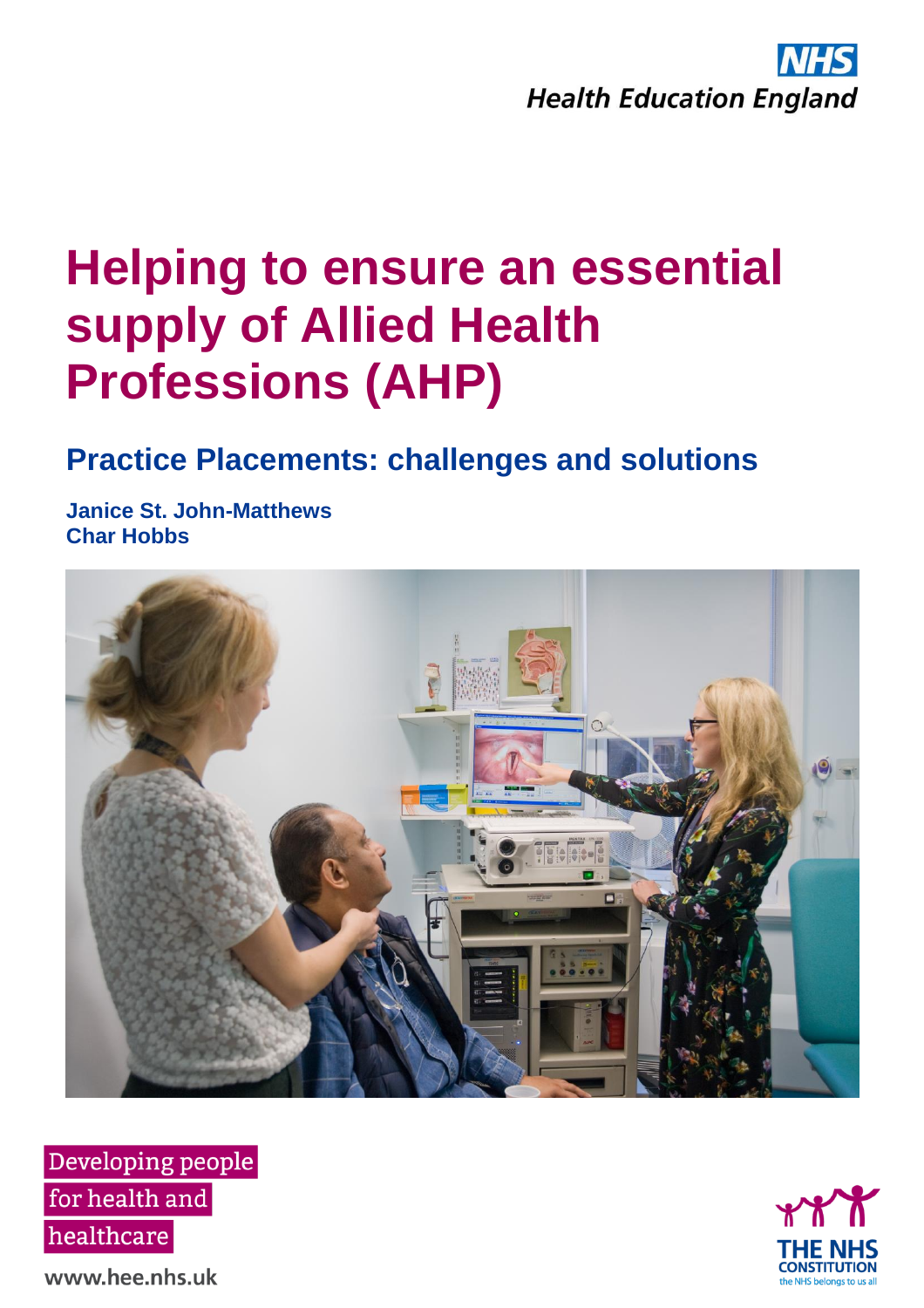# **Index**

| <b>Executive Summary</b>        |                                                                                                                                                                                                                                                                                   | $\overline{4}$                         |
|---------------------------------|-----------------------------------------------------------------------------------------------------------------------------------------------------------------------------------------------------------------------------------------------------------------------------------|----------------------------------------|
| <b>Introduction</b>             |                                                                                                                                                                                                                                                                                   | 6                                      |
| 1.1<br>1.2<br>1.3<br>1.4        | Background<br>AHP placement on-line workshop<br>HEE student placement webinar series<br>AHP clinical placement expansion programme (CPEP) fund                                                                                                                                    | 6<br>7<br>8<br>8                       |
| <b>Method</b>                   |                                                                                                                                                                                                                                                                                   |                                        |
| 2.1<br>2.2<br>2.3<br>2.4<br>2.5 | The online workshop<br>How the online workshop was hosted<br>Generating interest in the crowdsource<br>The gateway questionnaire<br>Coding and analysis of the crowdsource                                                                                                        | 8<br>10<br>10<br>11<br>11              |
|                                 | Online workshop participant statistics                                                                                                                                                                                                                                            | 12                                     |
| 3.1<br>3.2<br>3.3               | Overview of the conversation<br>Contributions by professional groups<br>Contributions by country                                                                                                                                                                                  | 12<br>13<br>15                         |
| <b>Analysis</b>                 |                                                                                                                                                                                                                                                                                   | 16                                     |
| 4.1                             | Online national workshop insights<br>Diversity of placement opportunities<br>Improved process for placement capacity and<br>coordination<br>A more joined up system<br>Re-design of the education / placement system<br><b>Educator capacity</b><br><b>Cultures and attitudes</b> | 16<br>16<br>17<br>18<br>18<br>19<br>20 |
| 4.2                             | Virtual workshop insights<br>Diversity in placement opportunity<br>Improving capacity<br><b>Educator capacity</b><br><b>Culture and attitudes</b><br>Need to harness support workforce                                                                                            | 20<br>20<br>21<br>21<br>21<br>21       |

Page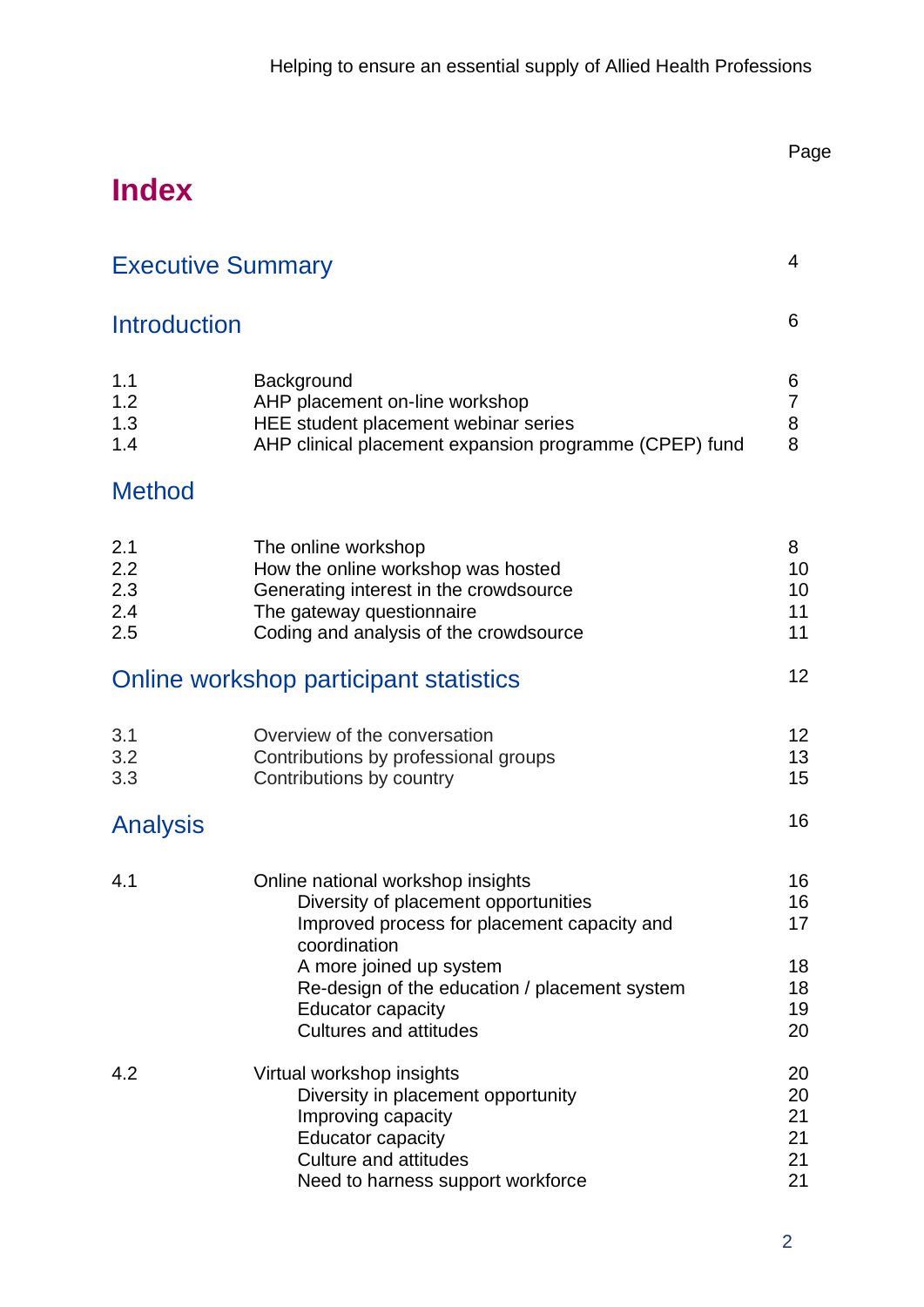| Evidence shared in the on-line workshop |                                                                                                                                                                                    |                      |
|-----------------------------------------|------------------------------------------------------------------------------------------------------------------------------------------------------------------------------------|----------------------|
|                                         | Beyond the on-line conversation and next steps                                                                                                                                     | 25                   |
| 6.1<br>6.2<br>6.3<br>6.4                | The HEE AHP placement learning exchange and repository<br>The HEE STAR placement resource<br>Increased funding of the HEE CPEP activities<br>Staying up-to-date and future outputs | 25<br>25<br>25<br>25 |
| A call to action                        |                                                                                                                                                                                    | 26                   |
| 7.1<br>7.2                              | Supporting an AHP learner clinical placement anywhere<br>Looking to other AHP professions for placement models and<br>inspiration                                                  | 26<br>27             |
| 7.3<br>7.4                              | Learner focused and learner centred<br>Harnessing local HEE AHP Faculties                                                                                                          | 27<br>28             |
| <b>References</b>                       |                                                                                                                                                                                    | 29                   |
| Appendix A                              | HEE AHP student placement expansion and innovation summer<br>2020 timeline                                                                                                         | 33                   |
| Appendix B                              | HEE AHP student placement expansion and innovation<br>contributors                                                                                                                 | 34                   |
| Appendix C<br>Appendix D                | Glossary of terms<br>List of tables and figures                                                                                                                                    |                      |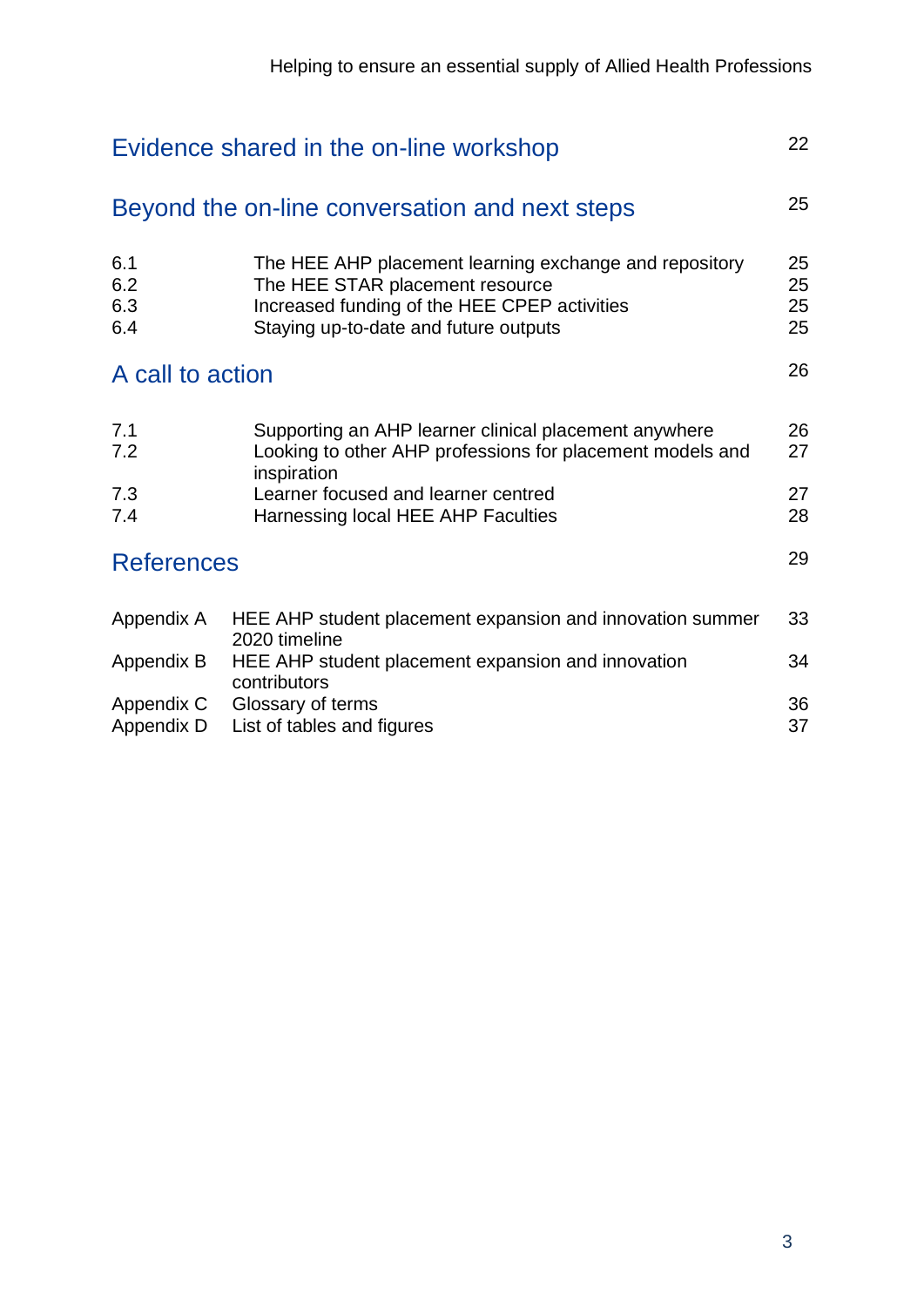# **Executive summary**

Developing sustainable growth in the Allied Health Professions (AHP) workforce is vital to delivering the ambitions of the *NHS Long Term Plan*. The majority of new AHPs qualify through pre-registration education thus, ensuring growth in this route is central to achieving this aim. However, to achieve this requires work with the higher education sector, local healthcare providers and national bodies to bring about this increase, raising the number of AHPs in education and training across the system. Historically, placement capacity has been a barrier to increasing current intake levels across the country. Now the recovery of placement capacity not accessible during the COVID19 pandemic has further heightened this challenge. Nevertheless, initial discussions with the Council of Deans of Health suggests expansion could be achieved with improved co-ordination and alignment between Higher Education Institutes (HEIs) and placement providers, supported by a continued focus on increasing application to AHP courses.

### **Our online workshop**

To explore the current challenges and opportunities, Health Education England (HEE) has been working with learners, AHP's, Higher Education Institutes (HEI's), placement providers, educators, professional bodies and regulators to establish the needs to increase placement capacity and innovation. This primarily began with an online crowdsource, launched by Clever Together. It involved bringing key interest groups together to discover common issues and solutions for clinical placements. The named groups above could access this 24/7 for two weeks.

The crowdsource posed the following 5 questions to trigger appropriate responses:

- What do we need to stop doing, start doing or do differently if we are to increase capacity for pre-registration clinical placements for AHPs now and in the future?
- How can we sustain and improve the quality of clinical placements for preregistration learners?
- What do we need to improve so that we are working better between education providers, placement providers and commissioners or funders of clinical placements?
- If you had a magic wand, what one thing would you change to the way in which we plan, clinically educate, and train our AHPs?
- We know lots of innovative work is taking place to improve the way in which clinical placements are designed and delivered. Some of these relate to Covid-19, but some are not. We want to hear about both, whether it has been formally recognised in published journals, or simply captured through your organisation's knowledge hubs or posters.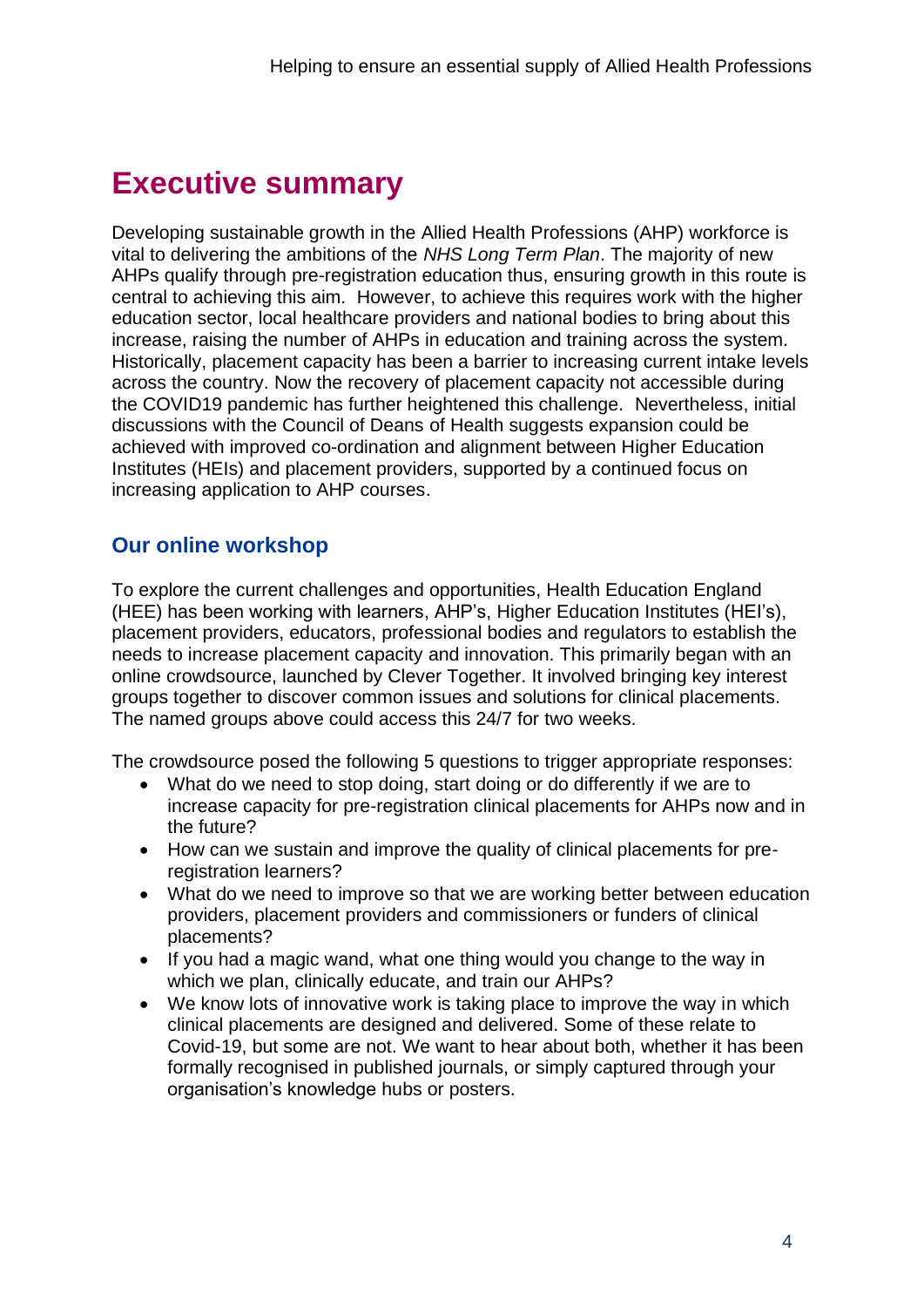#### **What we heard**

Following the closure of this platform, analysis and coding of the data took place by the Clever Together team, plus three external coders. This involved coding to one high level framework, to establish wider themes. The report sets out the feedback given by participants to the online workshop, but some clear themes on each of the questions emerged from the 'crowd':

- 1. Diversity of placement opportunities.
- 2. Improved process for placement capacity and co-ordination
- 3. A more joined up system
- 4. Redesigning the approach of education and placement models#
- 5. Educators capacity
- 6. Placement cultures and attitudes

#### **Sense checking**

Themes within the framework were presented to a group of learners from the Council of Deans of Health leadership programme via a one-hour virtual workshop. The purpose of the workshop was to bring together a group of individuals with a lived experience of clinical placement, through the lens of a learner, to act as critical friends thus encouraging coders to reflect on the multiple and alternative interpretations of the themes presented from the on-line workshop.

# **Next steps**

This report focuses on the outputs of the AHP student placement online and virtual workshop, carried out between June and August 2020. However, other work which coincided with the online workshop is included to demonstrate how various activities are interlinked and next steps. Whilst this report draws several conclusions and 'call to actions' based on the contributions made by participants, we are clear that there is more work ongoing with AHP placements including the 2020/2021 clinical placement expansion programme funded projects (CPEP), and so our findings should not be seen as definitive. However, the feedback has provided a rich picture of the opportunities and risks with some clear indications where action can be taken to grow the current AHP clinical placement provision by national organisations, employers, HEIs and others with an interest in this area.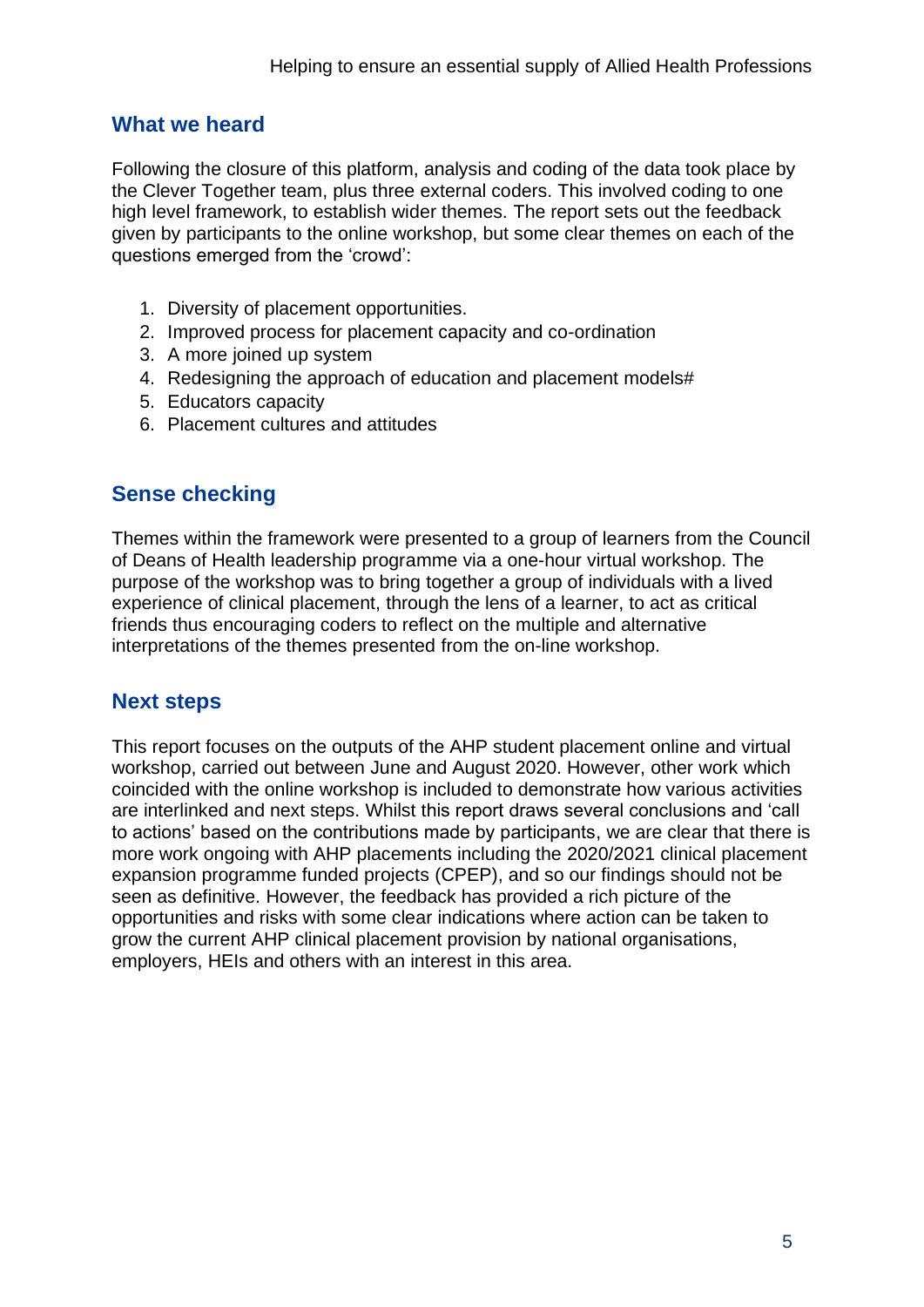# **1.Introduction**

# **1.1 Background**

The Allied Health Professions (AHPs) comprise of 14 distinct occupations including: art therapists, dietitians, drama therapists, music therapists, occupational therapists, operating department practitioners, orthoptists, osteopaths, paramedics, physiotherapists, podiatrists, prosthetists and orthotists, diagnostic and therapeutic radiographers, and speech and language therapists. 13 of the 14 AHPs are regulated by the Health and Care Professions Council (HCPC), with osteopaths regulated by the General Osteopathic Council (GOsC) 1.

AHPs form the third largest clinical workforce in health and social care in England, providing system-wide care to assess, treat, diagnose, and discharge patients across social care, housing, education, and independent and voluntary sectors. By adopting a holistic approach to healthcare, AHPs can help manage patients' care from birth to palliative care. They focus on prevention and improving health and wellbeing to maximise the potential for people to live full and active lives within their family circles, social networks, education/training, and the workplace <sup>2.</sup>

Delivering sustainable growth in the AHP workforce was listed as vital to addressing the ambitions of the NHS Interim People Plan<sup>3</sup> to support the Long Term Plan<sup>4</sup>. Here AHPs are described as being instrumental in delivering person-centred, evidence-based care as clinical leaders and practitioners. Building on this, the *"We Are The NHS: People Plan 2020/2021*" <sup>5</sup> states that post-COVID19 employers should fully integrate education and training into their plans to rebuild and restart clinical services, releasing the time of educators and supervisors to continue growing our workforce, including supporting expansion of clinical placement capacity during the remainder of 2020/21 and beyond. Health Education England (HEE) is supporting the national AHP workforce programme by setting out the action needed to improve supply and retention of AHPs and their deployment and development across professions and geography. This will ensure that by 2024, the right AHP workforce with the right skills is in the right place to deliver high quality care <sup>6.</sup>

To deliver on the supply agenda, HEE are working collaboratively across professions, universities, royal colleges, professional bodies, the Office for Students (OfS)<sup>7</sup> and with regulators to share learning and to build ambition. As the majority of AHPs qualify through pre-registration education, ensuring growth in this route is central to achieving this aim. Alongside this, work is also being carried out in areas such as: growing the apprenticeship offer  $8$ ; the HEE reducing preregistration attrition and improving retention (RePAIR)<sup>9</sup> work-stream; international recruitment of AHPs activities and the HEE return to practice programme  $(RtP)^{10}$  that aims to help AHPs re-join the register.

A robust and sustainable approach to good quality placements and learning environments is critical to effectively expand the workforce by growing the number of AHPs in education. Yet in parts of the country, some University intakes have been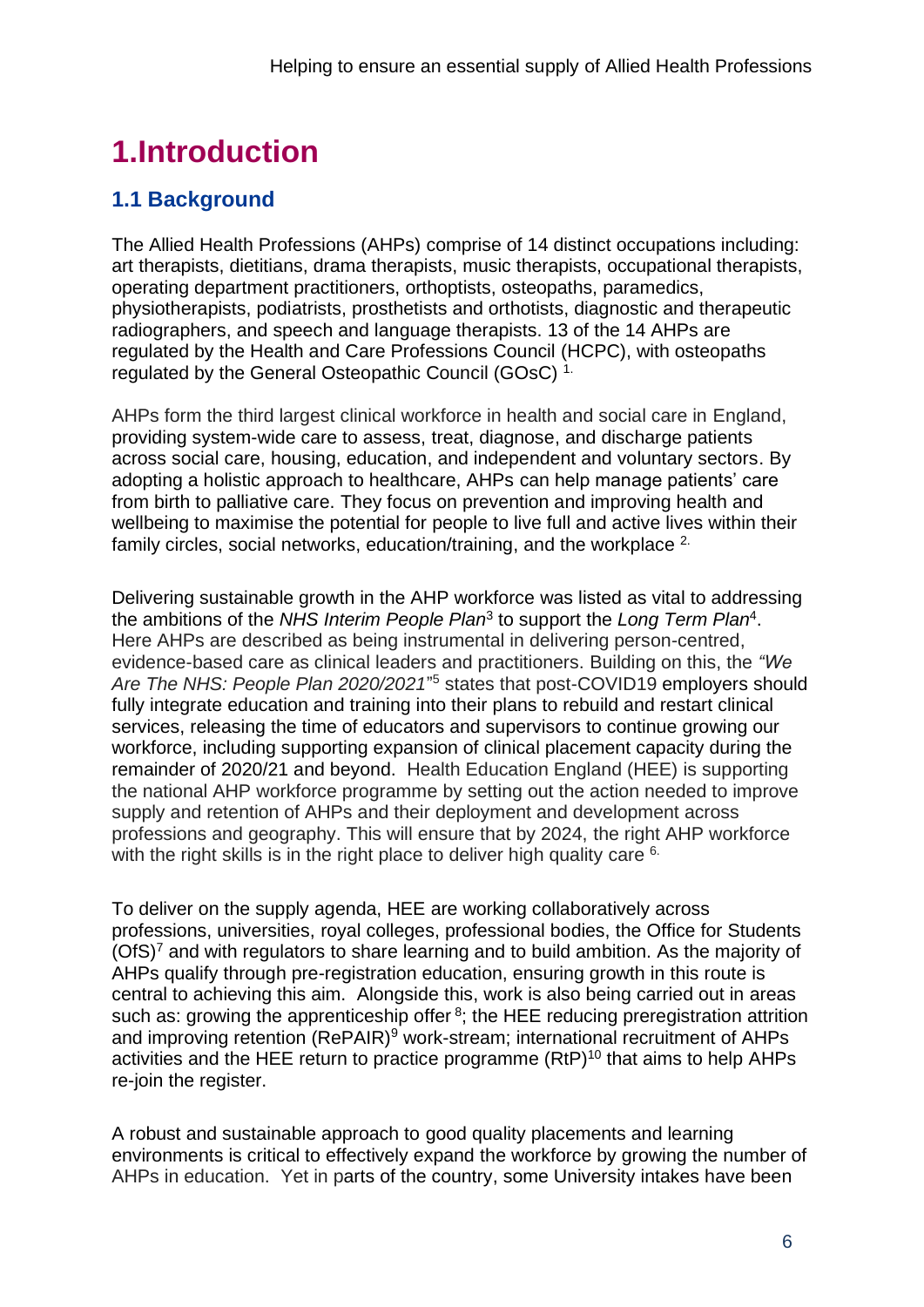reduced significantly over several years. Propelled by the COVID19 pandemic, and the announcement in May 2020 by the Education Secretary of an additional 5,000 ring-fenced university places in England for the 2020/2021 academic year for nursing, midwifery and allied health courses <sup>11</sup>, the HEE AHP clinical placement expansion programme  $(CPEP)^{12}$  took the form of three key areas  $^{13}$ . (A timeline of activities over summer 2020 can be found in Appendix A.)

- An AHP student placement online workshop
- A student clinical placement webinar series
- A call for bids for HEE clinical placement expansion programme (CPEP) funds

This report focuses on the outputs of the AHP student placement online and virtual workshop carried out between June and August 2020. However, other work which coincided with the online workshop is included to demonstrate how various activities are interlinked.

# **1.2 The AHP student placement online workshop**

From the 23rd of June to the 7th of July 2020 an online workshop, commissioned by HEE, was hosted by Clever Together <sup>14</sup> to "crowdsource" views from as many people as possible with an interest in AHP clinical placement capacity  $12$ . The aim of the workshop was to generate insight about how clinical placements could be expanded for AHPs both now and in the future. To explore this, the workshop asked participants to consider several key questions in relation to AHP placements and how to overcome the challenges presented by Covid-19. The workshop was open to anyone with an interest including, but not exclusively, in clinical placement provision, AHPs, representative bodies or those looking to, or having returned to practice. Although the project was commissioned by HEE, a co-creation approach including the four nations of England, Northern Ireland, Scotland and Wales was critical. The crowdsource was also opened to anyone from across the world.

During this two-week period, over 1,800 people engaged, from different professions and backgrounds collectively making over 8,500 comments. Generated themes were then shared on-line with a group from the Council of Deans of Health student leadership programme <sup>15</sup> for sense checking. This report provides an analysis and synthesis of the contributions from those participating in the online platform. The conclusions of this report are based on the overall picture from both approaches.

### **1.3 AHP Student placement webinar series - July 2020**

HEE hosted a series of student placement webinars over July and August 2020 to inspire confidence in immediate expansion of AHP placement provision. Over 1,000 people joined the four webinars which showcased real life examples and sought to support the submission of HEE CPEP fund bids. Topics included using on-site clinics, simulation, technology enhanced care services (TECS), role emerging placements alongside exploring different supervision models.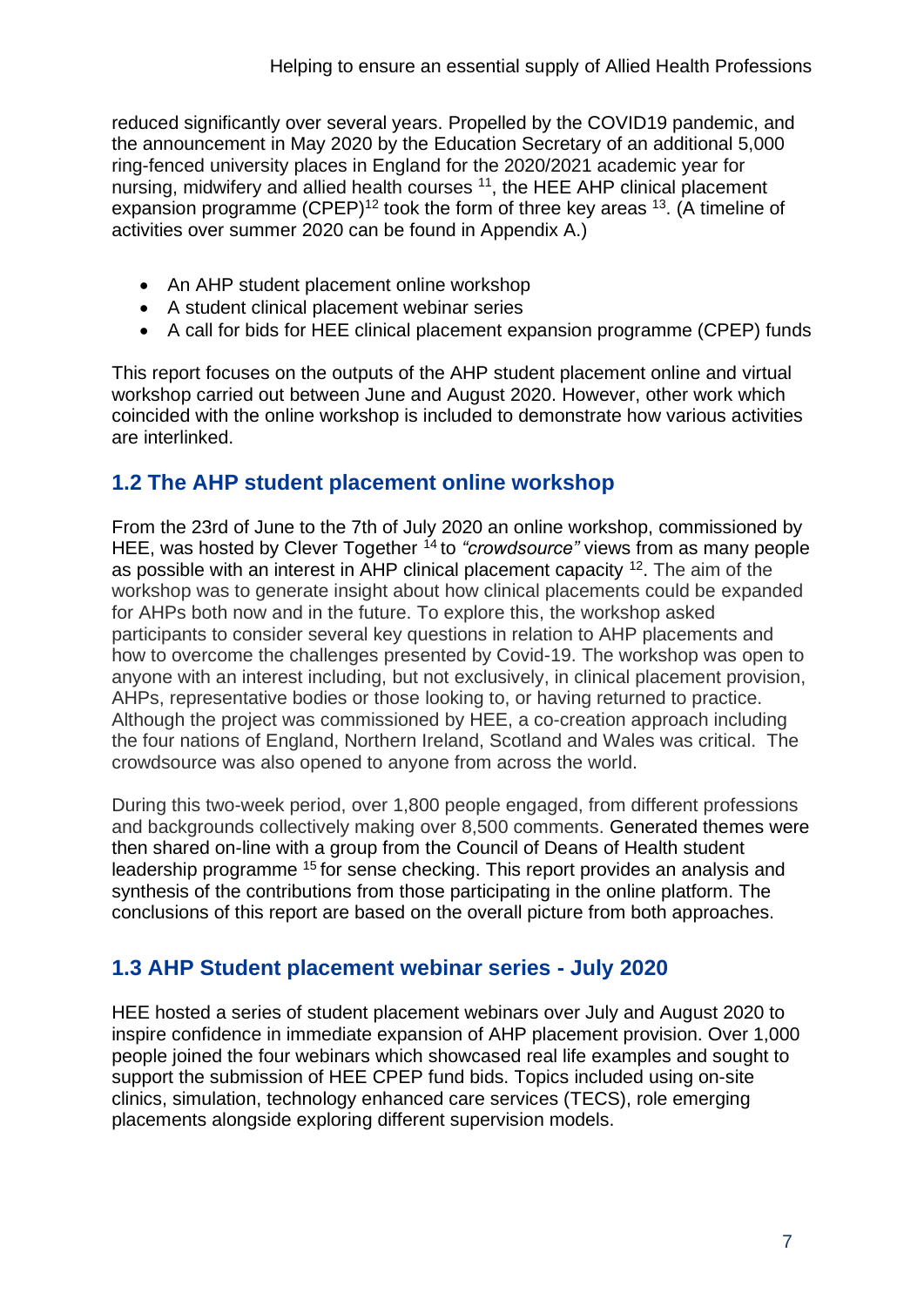- 7 July 2020 [Rapid expansion of AHP placements: Simulation and](https://www.youtube.com/watch?v=wplm_qAxZuw&feature=youtu.be)  [Technology Enhanced Care Services \(TECS\)](https://www.youtube.com/watch?v=wplm_qAxZuw&feature=youtu.be)
- 14 July 2020 [Placement quick wins webinar 1: What are 'alternative models'](https://www.youtube.com/watch?v=lGm1CU8O9Bc&feature=youtu.be)  [of student supervision and how can we use them to our advantage?](https://www.youtube.com/watch?v=lGm1CU8O9Bc&feature=youtu.be)
- 15 July 2020 [Placement quick wins webinar 2: What are 'role emerging](https://www.youtube.com/watch?v=4SqDP3cv5YM&feature=youtu.be)  [placements' and how can we use them to our advantage?](https://www.youtube.com/watch?v=4SqDP3cv5YM&feature=youtu.be)
- 16 July 2020 [Placement quick wins webinar 3: What are 'on-site clinics' and](https://www.youtube.com/watch?v=F1ta8dUvOro&feature=youtu.be)  [how can we use them to our advantage?](https://www.youtube.com/watch?v=F1ta8dUvOro&feature=youtu.be)

List of AHP student placement webinars and associated date <sup>16</sup>

# **1.4 Clinical Placement Expansion Programme (CPEP) Fund**

In July 2020, HEE invited bids from clinical providers or placement organisers in England, via the CPEP which provides funding to support the growth of clinical placements in selected professions. The purpose of this funding was to bring about an increase in the number of placements offered to nursing, midwifery and AHP professions who currently access the HEE learning support fund from September 2020, thus enabling HEE to deliver the future health and care workforce in sufficient numbers and with the skills the NHS needs. The successful bidders were notified in September 2020.

# **2.Method**

# **2.1 The online workshop**

The on-line workshop took the form of a crowdsource. Crowdsourcing has three core elements: an organisation having a task it needs to be performed; a community voluntarily willing to perform the task; and the potential to create results that are of mutual benefit for the organisation and the community <sup>17</sup>. Unlike the Delphi technique, which relies only on the opinions of a small number of specialists (used in part for the virtual "critical friend" workshop), crowdsourcing can harness the opinions of a wider range of people to address "messy problems which require a diversity of opinion" <sup>18</sup>. It can therefore be useful in supporting management decision making by exposing real life experience of participants and their collective insight; and identifying or evaluating potential solutions. In short, it can deliver insight into complex issues.

Like any methodology, crowdsourcing is not without its challenges. By facilitating the exchange of ideas, compared to a survey in which opinions are expressed in individual isolation, it creates the potential for *'crowd think',* where minority opinions are ignored, and *'crowd hijacking',* where the crowd uses an initiative to push its own agenda. Both the design of the platform and the techniques used to analyse the feedback are intended to mitigate the risks of this form of bias.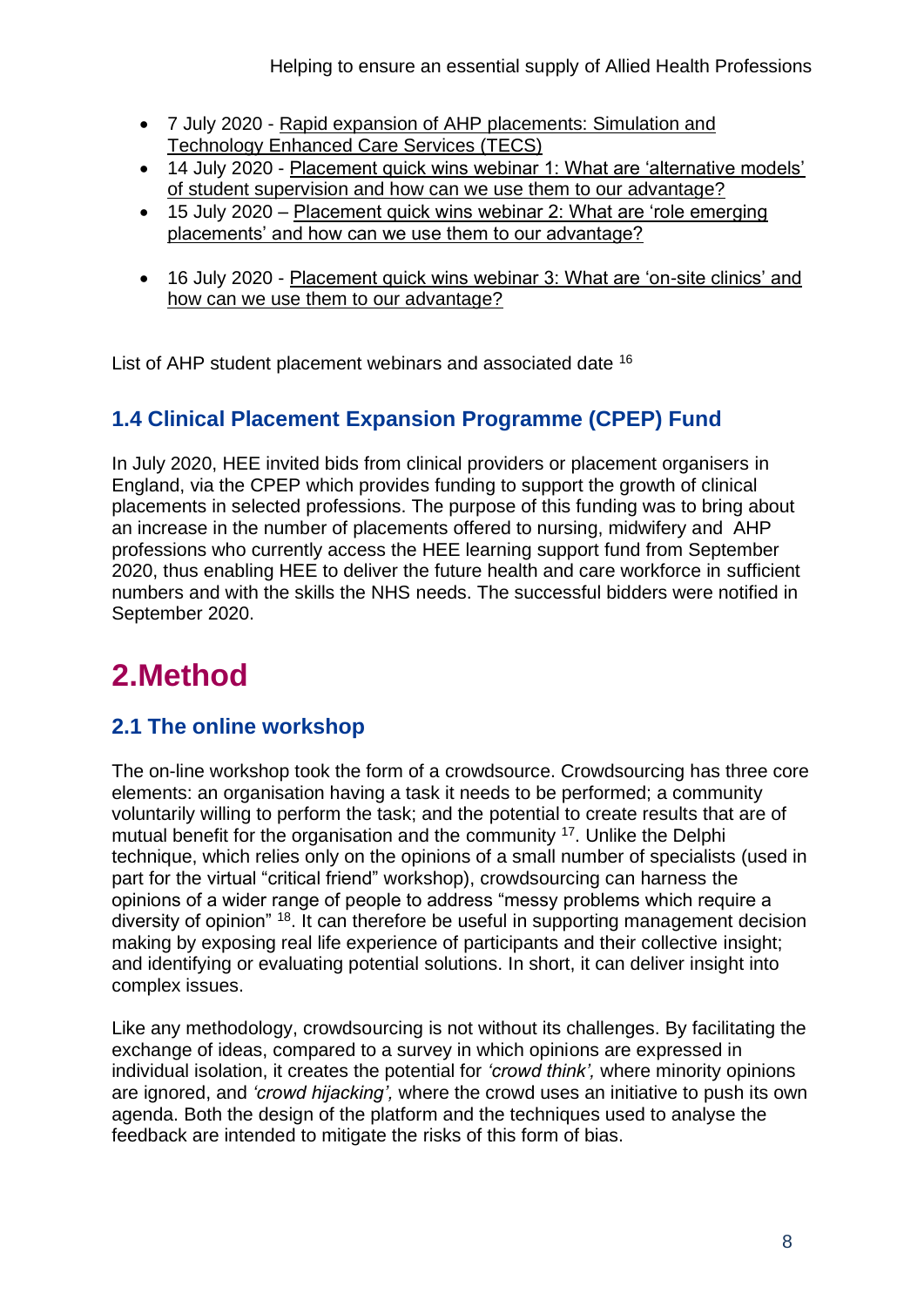#### **2.2 How the online workshop was hosted**

A bespoke on-line platform was created with a unique URL, [https://ahpplacements.clevertogether.com/clinical-placements-expansion](https://eur01.safelinks.protection.outlook.com/?url=https%3A%2F%2Fahpplacements.clevertogether.com%2Fclinical-placements-expansion-programme&data=02%7C01%7CJanice.Stjohn-matthews%40uwe.ac.uk%7Cbf57eadef8b246b411c508d81cfdc044%7C07ef1208413c4b5e9cdd64ef305754f0%7C0%7C0%7C637291223742069463&sdata=i1XwMwCL5kqFQMSyawYuFQZOcvYIzJV730ZUydHm8Yg%3D&reserved=0)[programme.](https://eur01.safelinks.protection.outlook.com/?url=https%3A%2F%2Fahpplacements.clevertogether.com%2Fclinical-placements-expansion-programme&data=02%7C01%7CJanice.Stjohn-matthews%40uwe.ac.uk%7Cbf57eadef8b246b411c508d81cfdc044%7C07ef1208413c4b5e9cdd64ef305754f0%7C0%7C0%7C637291223742069463&sdata=i1XwMwCL5kqFQMSyawYuFQZOcvYIzJV730ZUydHm8Yg%3D&reserved=0) This platform offered asynchronous on-line engagement, open 24 hours a day, seven days a week where participants could join the conversations as many times as they wished. Whilst contributions to the platform were visible to other contributors, personal details were anonymised, thus ensuring ideas were considered by others on their merit rather than on who had posted them. On completing a gateway questionnaire, participants were invited to contribute to the debate by engaging with four challenge questions- table two. A fifth question asked participants to submit local projects on increasing placement capacity.

- 1. **Theme**: Placement capacity across the system Challenge questions: What do we need to stop doing, start doing or do differently if we are to increase capacity for pre-registration clinical placements for AHPs now and in the future?
- 2. **Theme**: Quality of placements Challenge question: How can we sustain and improve the quality of clinical placements for pre-registration learners?
- 3. **Theme**: Working effectively across the system Challenge question: What do we need to improve so that we are working better between education providers, placement providers and commissioners or funders of clinical placements?
- 4. **Theme**: Quality of placements Challenge question: If you had a magic wand, what one thing would you change to the way in which we plan, clinically educate and train our AHPs?
- 5. **Theme**: Quality of placements

Challenge question: We know lots of innovative work is taking place to improve the way in which clinical placements are designed and delivered. Some of these relate to Covid, but some are not. We want to hear about both, whether it has been formally recognised in published journals, or simply captured through your organisation's knowledge hubs or posters.

Online workshop challenge themes and challenge questions

#### **2.3 Generating interest in the crowdsource**

Clever Together has run online workshops for dozens of organisations. For many of them, such as NHS trusts, the target audience is their staff and while generating interest and encouraging participation may be challenging, it is a private 'closed' conversation with a specific 'captive' group. For this workshop, ensuring we captured the voice of all AHPs was deemed a challenge. Due in large part to HEE's existing networks, including links with the professional bodies, the conversation proved to be extremely popular. To generate a breadth of interest, HEE worked with the individual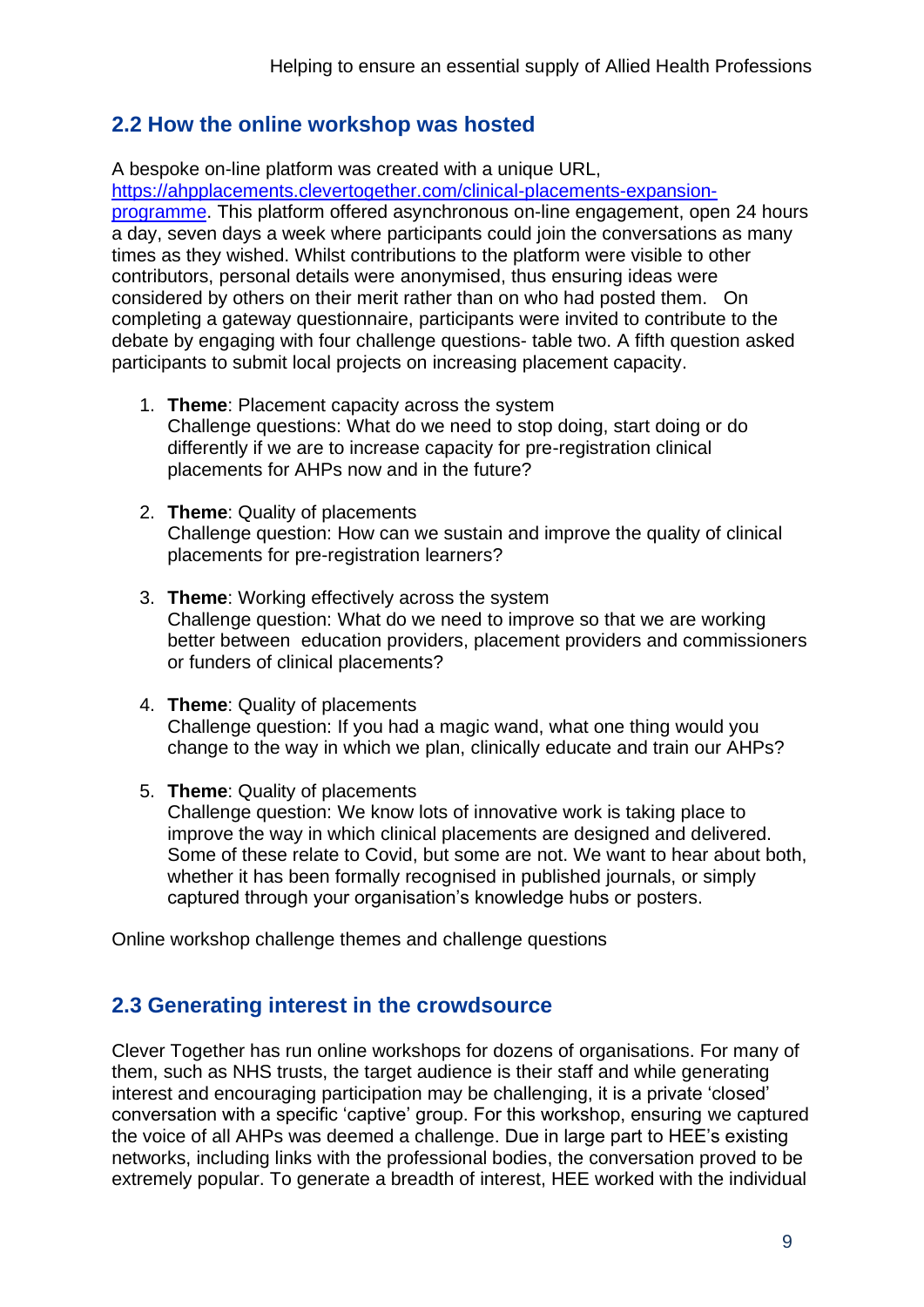AHP professional bodies and the Council of Deans of Health to promote the conversation to their members. HEE also worked with colleagues in Health Education and Improvement Wales (HEIW), NHS Education Scotland (NES) and Health and Social Care Northern Ireland (HSCNI) to ensure the four-country voice was captured. There was also a high interest on Social Media in general and specifically Twitter with those promoting and discussing the topic using the #AHPplacements and #AHPplacement hashtags.

### **2.4 The gateway questionnaire**

Although participation in the workshop is anonymous, several 'gateway' questions were asked of those registering to ascertain their role in clinical placement activity. The purpose of this was to enable us to analyse responses, broaden understanding of the contributions made and conduct some data analytics to draw insight into the ideas, who generated them and assist the development of conclusions. For example, we wanted to check whether contributions were being made from a wide variety of professions. The following questions were asked:

- Are you an Allied Healthcare Professional (AHP)?
- If you are an AHP, please indicate which of the following best describes you?
- What is your primary role?
- What type of organisation is your primary employer?
- In which country do you work?

A final bank of questions using a five-point Likert scale (strongly agree and strongly disagree) were asked to establish to sense check where practice partners were with this topic-figure 2, px.

- There is significant untapped capacity in the NHS and non-NHS settings for pre-registration AHP placements
- We need to be open to expansion of pre-registration placements in the independent sector and other setting
- My organisation is open to different ways of organising/delivering AHP placements
- We need to find new and better ways of working between Higher Education, Pre-registration placement providers and funders of pre-registration to meet the workforce challenges of today and the future.

### **2.5 Coding and analysing the responses**

As with most online and crowdsourced workshops, participation could take several different forms:

- Participants could register, fill in the gateway questionnaire and observe the conversation
- Participants could propose ideas or make comments on ideas
- Participants could use the vote buttons to indicate support or not of any contribution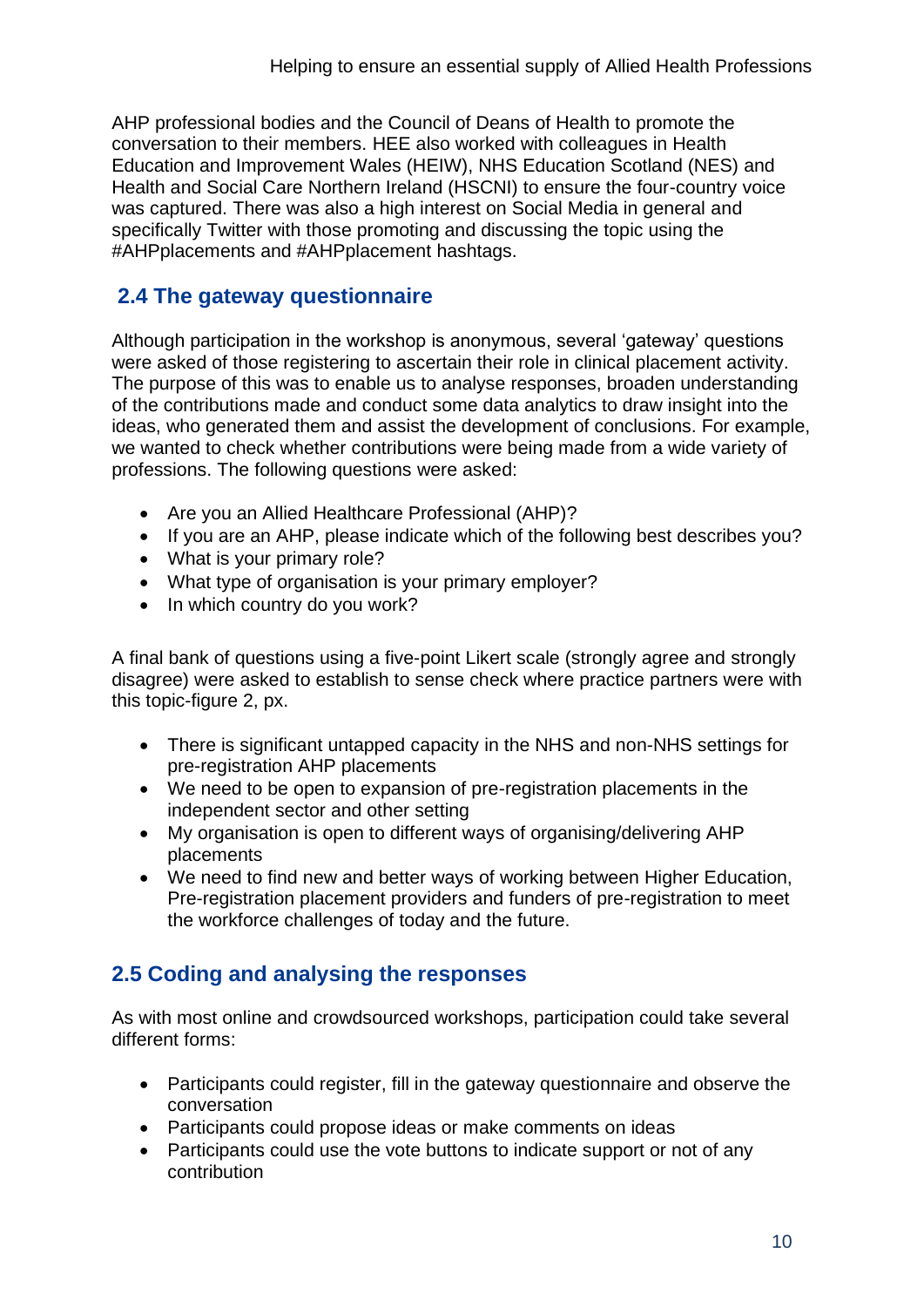When the online workshop closed, all the data from the platform was downloaded, and every contribution was read and coded by a team at Clever Together and three coders on behalf of HEE. The coding was reviewed by another member of the Clever Together team for quality assurance purposes. It is important to acknowledge that there will always be differences in views about what code to apply but taking a thematic framework approach ensures greater consistency and enables us to be confident in the conclusions we draw from the conversation.

# **2.6 Virtual workshop**

A one-hour recorded virtual workshop was hosted via Zoom on the 4<sup>th</sup> August 2020 by two of the three coders from outside the Clever Together team. In total, eighteen AHP learners from the Council of Deans of Health (CoDH) student leadership programme <sup>15</sup> attended the event representing a range of professions (physiotherapy, occupational therapy, paramedics, podiatry, operating department practitioners, therapeutic radiography, drama therapy, arts therapy, dietetics, speech and language therapy). The purpose of the workshop was to bring together a group of individuals with a lived experience of clinical placement, through the lens of a learner, to act as critical friends thus encouraging the coders to reflect on the multiple and alternative interpretations of the themes presented from the on-line workshop <sup>19</sup>. Learners were also asked what was important to them and what they took from the themes generated by the on-line workshop. Notes were taken during the session by both coders and summarised after the event. The recording was revisited by one of the coders to ensure all points were captured. Learners unable to attend were invited to forward their written comments.

# **3.Online workshop participant statistics**

# **3.1 Overview of the conversation**

Contributions differed throughout the crowdsource sections, as seen in Figure 1. Large numbers of ideas, comments, and votes stemmed from discussions around placement capacity, and the crowd's ideas for improvements. Voting was used for analysis purposes, but each individual contribution was identified and analysed as well.

| <b>TITLE OF SECTION</b>                           | <b>IDFAS</b> | <b>COMMENTS</b> | <b>VOTES</b> |
|---------------------------------------------------|--------------|-----------------|--------------|
| Placement capacity across the system              | 147          | 678             | 4545         |
| Quality of placements                             | 48           | 83              | 760          |
| Working effectively across the systems            | 42           | 40              | 304          |
| Your ideas for improvement                        | 97           | 220             | 1125         |
| Sharing examples of great practice and innovation | 41           |                 | 320          |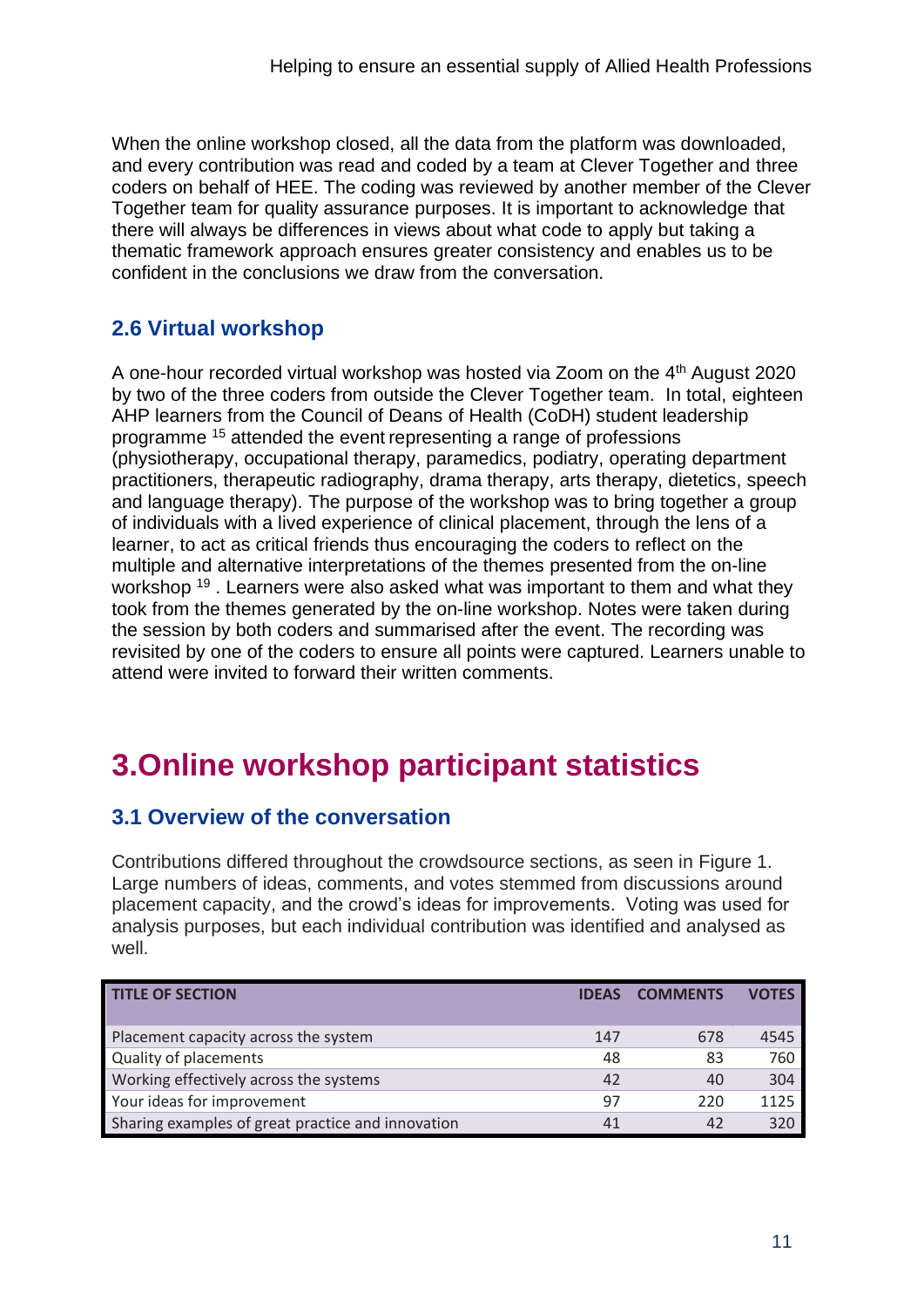**Figure 1:** Summary of the numbers of ideas, comments and votes presented for each section of the online crowdsource



**Figure 2:** Views relating to clinical placements

The majority outcome of these views relating to clinical placements revealed that contributors feel they agree or strongly agree that:

- 1) There is untapped capacity for placements in health and social care.
- 2) There is a need to be open to expansion in the private, voluntary, and independent sectors.
- 3) Their organisation is open to different ways of organising and delivering AHP placements.
- 4) We need to find new and better ways of communication across HEI's, providers and funders.



#### **3.2 Contributions by professional groups**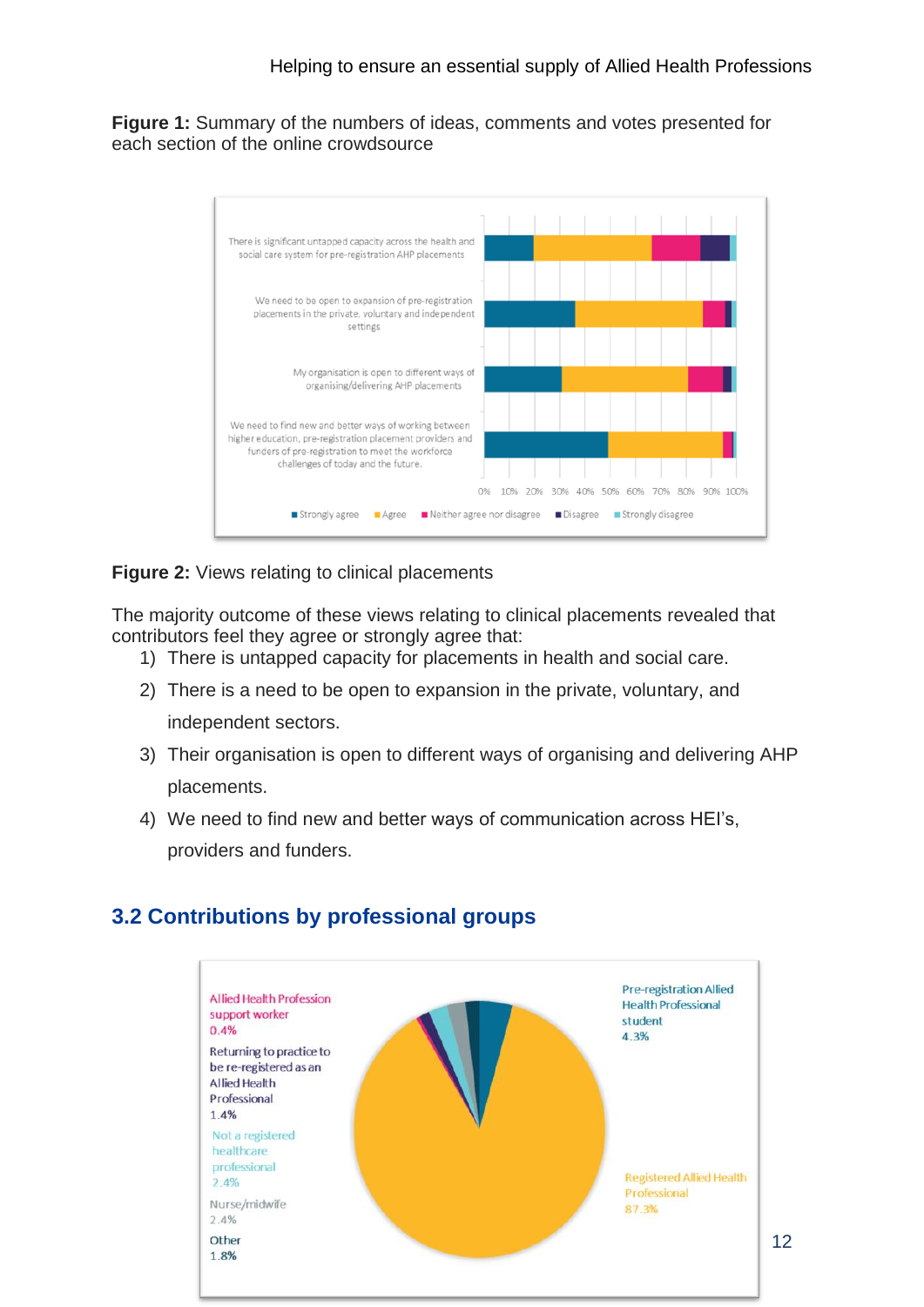#### Figure 3: Primary role of participants

Figure 3 presents the percentage of each profession group or role that participated in the online crowdsource. Registered AHP's dominate this percentage with 87.3% of contributions from the crowdsource. Pre-registration AHP students followed this at a smaller 4.3%, which translates to 52 individuals.



Figure 4: Types of organisations

The gateway questionnaire asked for the individual's type of organisation as seen in Figure 4. Over half the contributors were from an NHS placement provider, followed by over a quarter of academics or educators.



Figure 5: Percentage of participants by AHP, compared to percentage of AHP's on HCPC register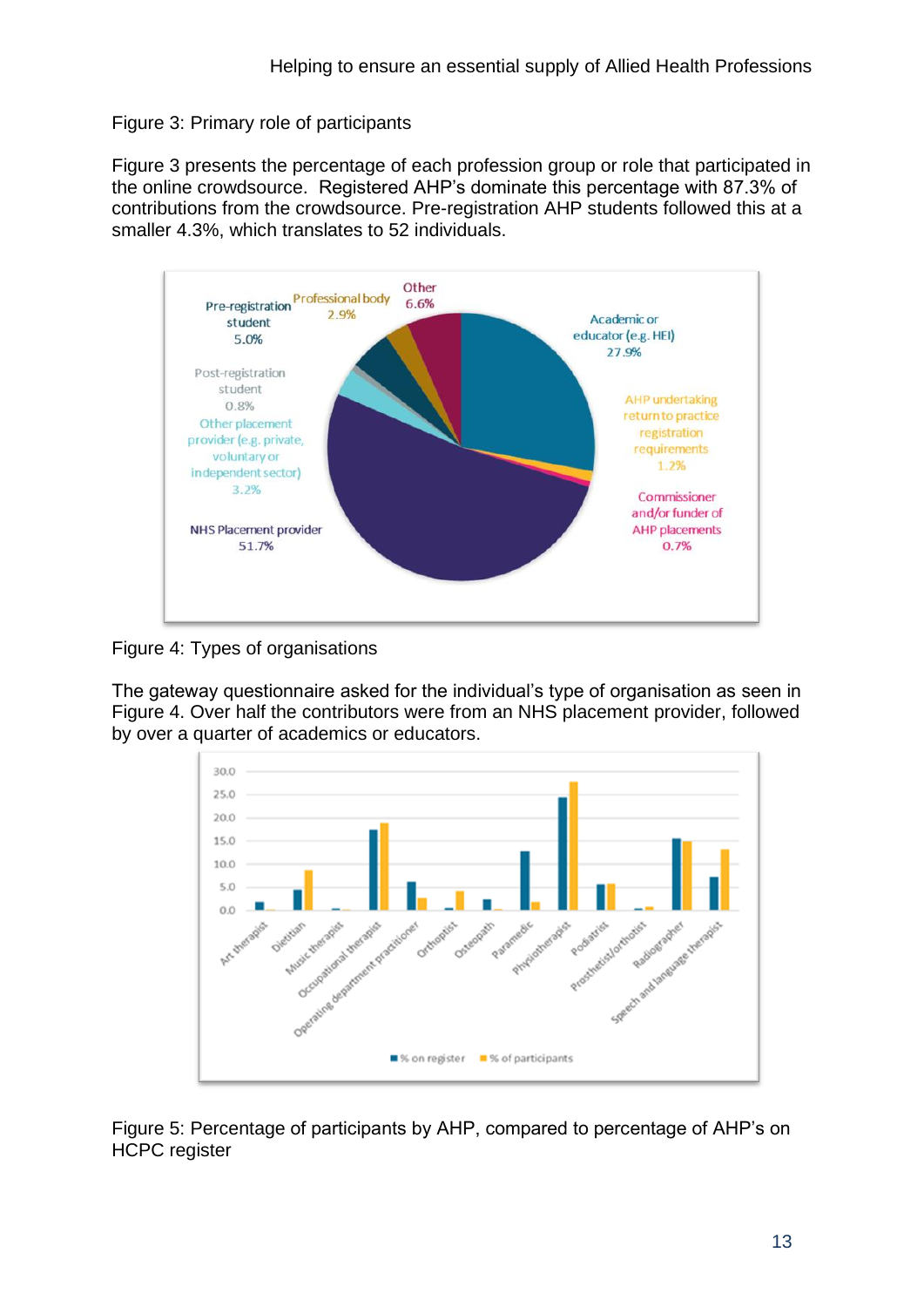Contributions to the online crowdsource allowed us to recognise that every AHP profession joined the discussion. Noticeably, physiotherapy, occupational therapy and radiography professions participated the most, reflective of their size as a profession. The lowest level of contributions was made by paramedics and ODP's. Small professions, like arts therapists were able to participate as well.

# **3.3 Contributions by country**

This project has been commissioned by HEE but was open to anyone from across the UK, Europe or globally, all of which were encouraged to contribute. Participants from the four home countries (England, Northern Ireland, Scotland & Wales) were actively encouraged to engage. Participants were asked to state which country they come from in the gateway questionnaire. We can see from the map above in Figure 6, that most participants were from the United Kingdom, in particular England. There were, however, contributions from outside the UK, as far as Australia and New Zealand (although this demonstrates logins, and not where people are usually based).





| <b>COUNTRY</b>      | PERCENTAGE (%) |
|---------------------|----------------|
| England             | 84.1           |
| Northern Ireland    | 2.0            |
| Scotland            | 7.9            |
| Wales               | 3.1            |
| Australia           | 0.9            |
| Canada              | 0.4            |
| Egypt               | 0.1            |
| India               | 0.2            |
| Latvia              | 0.1            |
| New Zealand         | 0.1            |
| Portugal            | 0.2            |
| Republic of Ireland | 0.8            |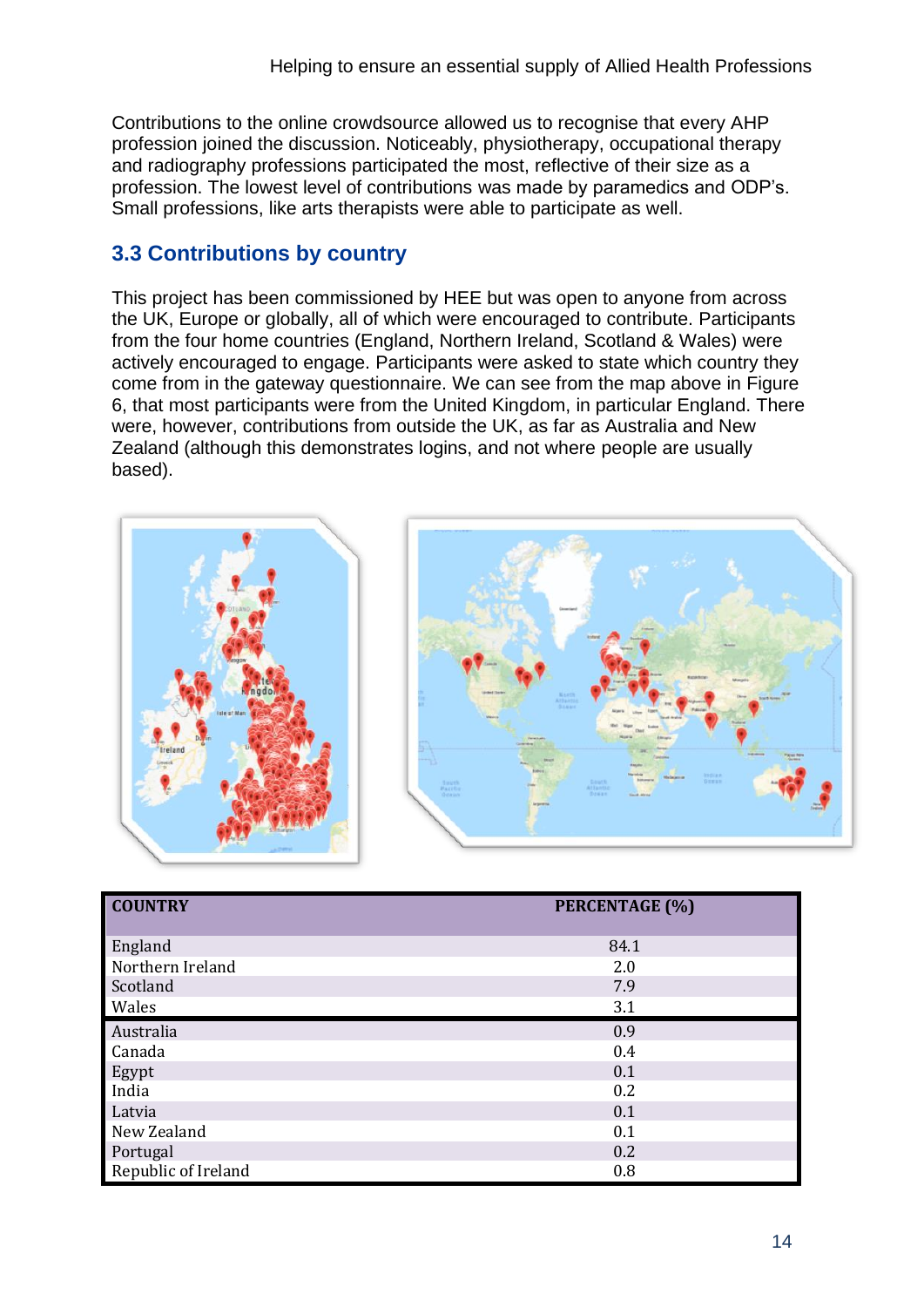Not stated 0.2

**Figure 6: Participant location** 

# **4. Analysis**

### **4.1 AHP student placement online workshop**

The following figure, figure seven, highlights the most voted and commented ideas. However, it is important to note that in the analysis of the on-line workshop all comments and ideas were reviewed.

| Idea                                                                             | vote | commen |
|----------------------------------------------------------------------------------|------|--------|
| Taking students should not be seen as a burden but an<br>investment in ourselves | 118  | 17     |
| <b>Be creative</b>                                                               | 85   | 12     |
| Dedicated (and supported) student co-ordinator roles                             | 51   | 4      |
| Advanced clinical educator and split academic and trust                          | 45   | 4      |
| <b>Placements across the year</b>                                                | 44   | 11     |
| Standardised assessment process / paperwork and clinical<br>education training   | 40   | 3      |
| <b>Mindset</b>                                                                   | 34   | 3      |
| <b>Telehealth placements</b>                                                     | 30   | 4      |
| Utilise AHP assistants more in practice learning                                 | 25   | 4      |

**Figure 7.** The most popular ideas across the five questions

A total six major themes were found across the discussion. Selected quotes from the crowdsource have been included at the end of each theme to illustrate themes identified within the conversation.

#### **Theme 1 - Diversity of placement opportunities**

Within this theme, many participants felt that utilising leadership or role emerging placements, could promote different skillsets from a traditional placement like being on a ward or care home for example. Participants also linked this with working interprofessionally with other AHP's on placement, as it gives learners the opportunity to build on more generic competencies such as communication and better understanding of the patient pathway. Further ideas around creating placements in other non-traditional providers like schools and gym appeared popular o add to the breadth of placements for learners.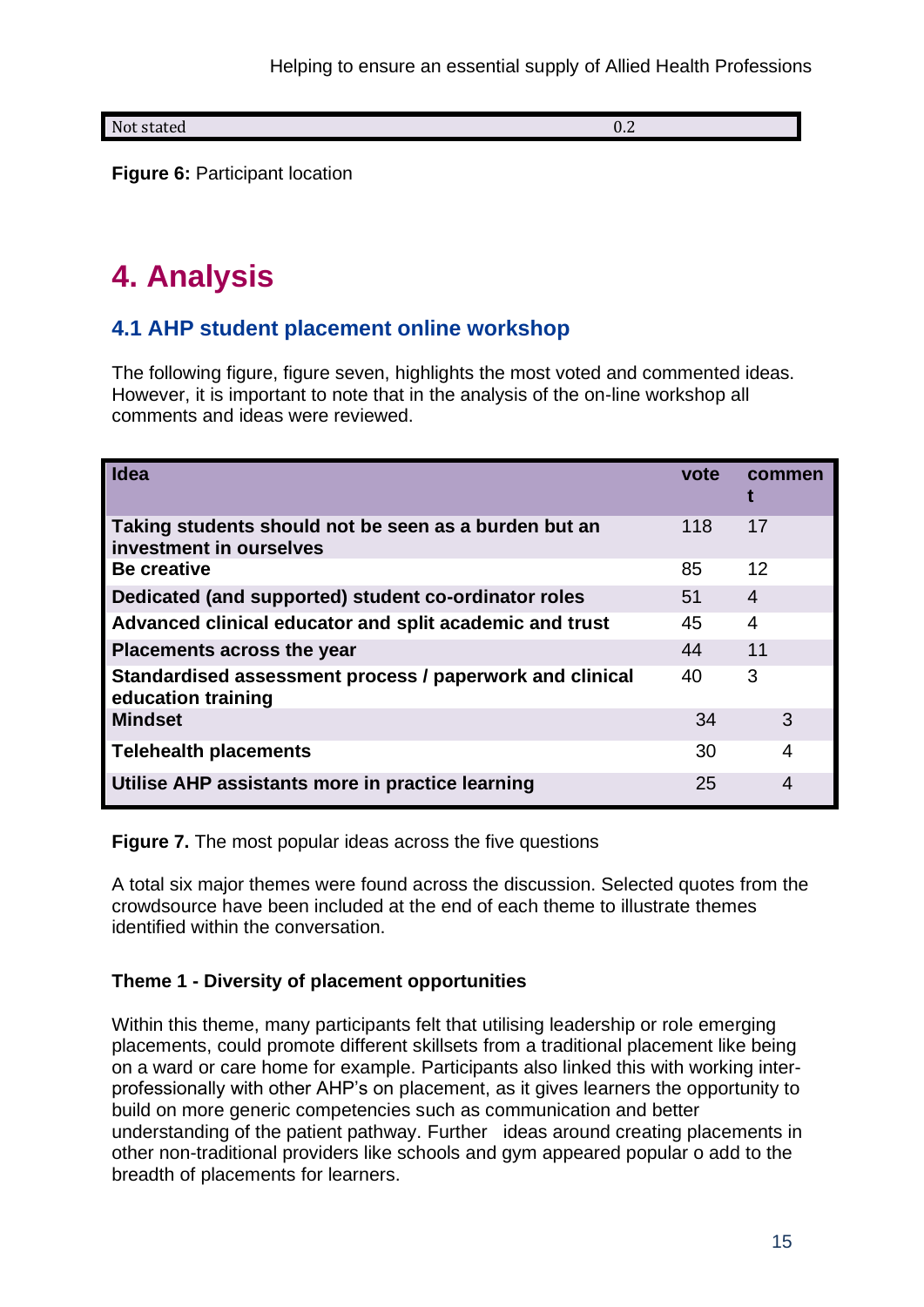Diversity on placement locations was highlighted, to help break down geographical barriers, to allow learners more of a choice around placements and to promote remote style placements. Ideas around placement planning also featured with ideas like using shift patterns, using all 365 days of the year and re-thinking whether the "set numbers of hours of placement" approach was still necessary across professions. Lastly, the individual's journey on placement was discussed. Understanding that learners may prefer a placement type, whether this relates to supporting their personal learning needs, a gap in their knowledge or profession specific request, it is deemed important to encourage student involvement in the placement allocation processes as they can plan their career path.

"…why do we not think wider and look at gaining wider experience across the Health & Social care organisations…."

\_\_\_\_\_\_\_\_\_\_

\_\_\_\_\_\_\_\_\_\_

"...The portal offered our Trust an opportunity to offer multi-professional AHP induction and reflective action learning groups. Feedback included 'so great to meet students from other professions - we hear about them but have never met them.'"

\_\_\_\_\_\_\_\_\_\_

"Using the clinical research networks to link AHP students with educators who are actively researching would boost capacity and provide an inspiring placement "

#### **Theme 2 - Improved process for placement capacity and coordination**

This theme addresses the ideas of improving coordination and collaboration of all parties, placement providers, HEIs and learners, when planning placements. This includes managing expectations, capacity, and placement training for learners. Another popular idea was the idea of al HEIs having a central regional or national database of capacity in order to distribute learners across localities. Ideas on supervision models favoured peer assisted learning, and inter-professional learning, over the standard 1:1 model, which in turn can increase capacity across the system as well as offering diverse learning opportunities for learners and educators.

To have these models in practice, there is a demand for funding, to be able to provide concrete evidence for the effectiveness of these models and to support wider acceptance and adoption. Placement providers also feel that funding could be used for an incentive to educators for taking learners, because the current system can mean they do not 'directly see' the placement tariff. Some agreed but other suggested that recognition for educators could be just as important. Further support for learners is also encouraged; in managing stress, attrition, and further support for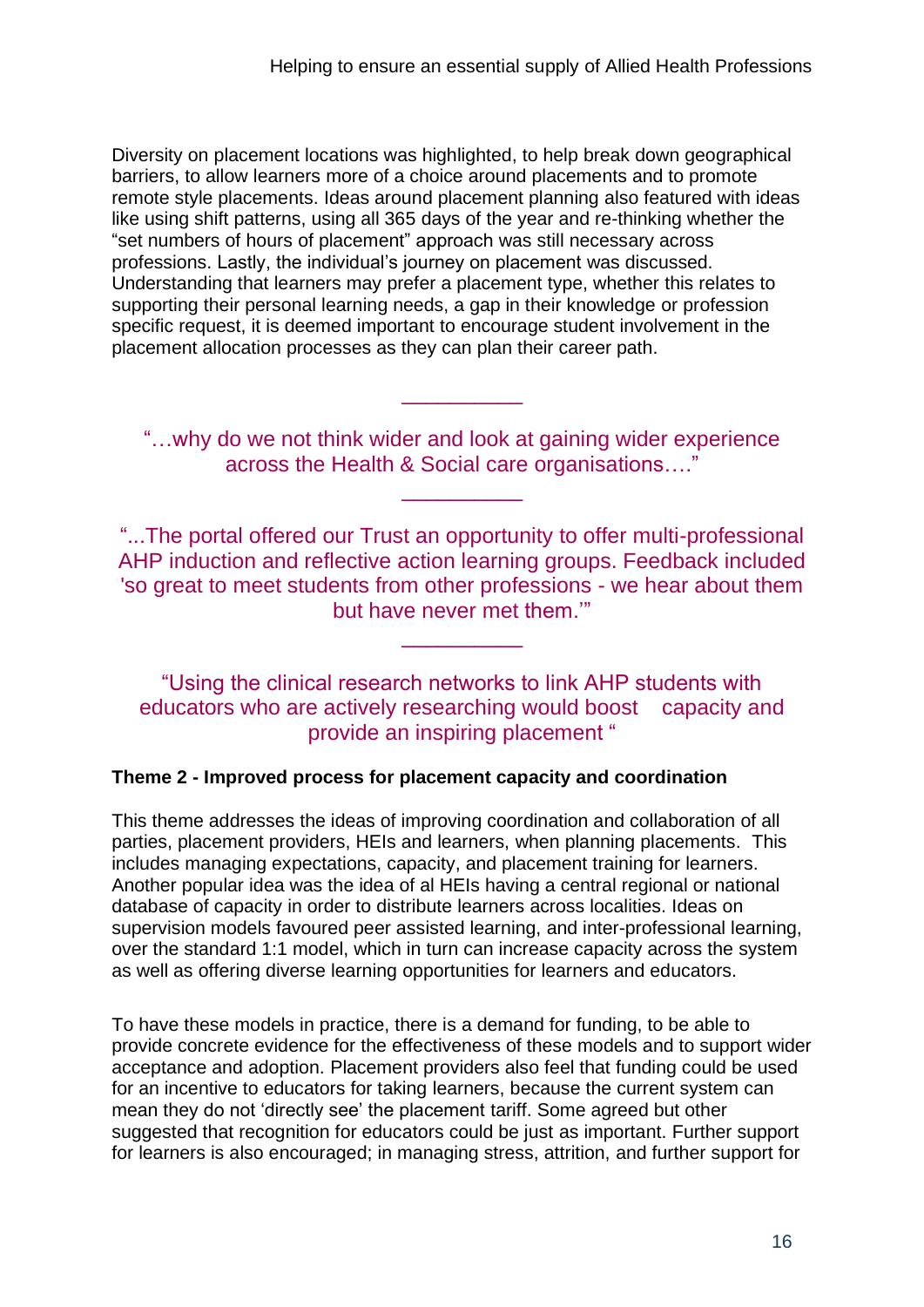Helping to ensure an essential supply of Allied Health Professions

BAME learners, and all of these can be shared between the HEI and placement provider.

"The current funding model does not incentivize [sic] placement providers

\_\_\_\_\_\_\_\_\_\_

If the HEI could directly pay the provider that would be more attractive. Currently the funds go to the Trust & may not filter down to the dept providing the placement"

\_\_\_\_\_\_\_\_\_\_

"Cast your mind back to when you were a student and have empathy, encourage, mentor and support. Collaborate with colleagues and HEI's to develop new ways of working"

\_\_\_\_\_\_\_\_\_\_

"A common theme appears to be that we do not have evidence for our current models or alternatives. It would be good to dedicate more funding to testing and researching models as well as the barriers described to training."

#### **Theme 3 - A more joined up system**

The crowd discussed creating a central and national coordinated approach to placement allocation with standardised practices, and involving multiple stakeholders, in order to allocate placements and facilitate consistent paperwork within professions and across professions. It was felt that this would remove administrative barriers to some placements which some clinicians believe to exist. Ideas on how this would work in practice included taking a systems approach to map all placement capacity, which could be supported by professional bodies, HEI's and placement providers. This could potentially lead to a fairer and more equitable model of allocations and centralising the system with access to all would support this.

"The HCPC does not stipulate that students need to achieve certain numbers of hours of practice - this comes from Professional Body recommendations. The HCPC is keen to ensure that students can demonstrate that they meet the standards of practice via the learning outcomes..."

\_\_\_\_\_\_\_\_\_\_

"Common learning outcomes and streamlining of paperwork would definitely reduce confusion and workload for supervisors, and Trusts

\_\_\_\_\_\_\_\_\_\_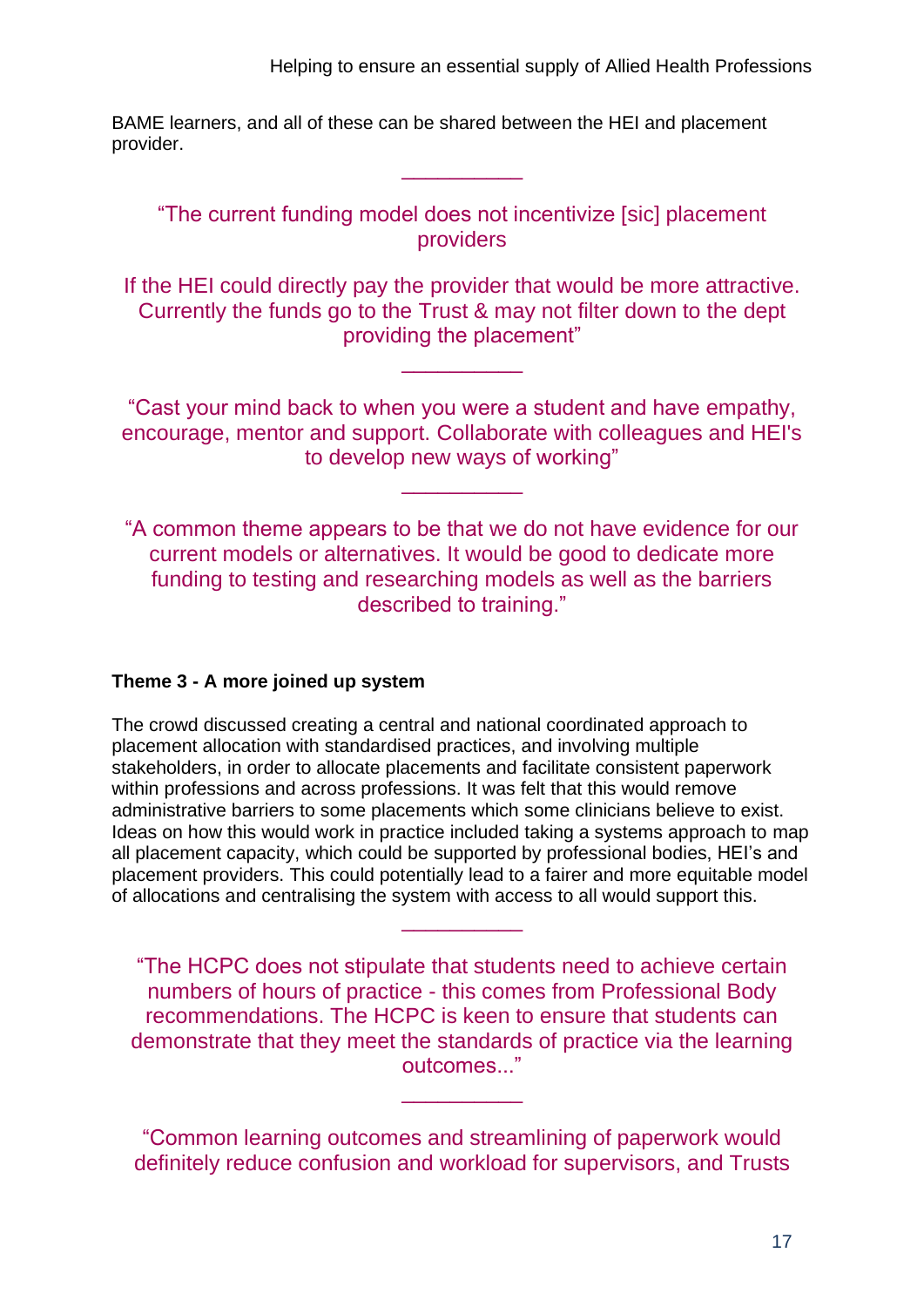may be more willing to take students from several different institutions" \_\_\_\_\_\_\_\_\_\_

"Review and refresh the evaluation of placements to take into account all stakeholders, HEIs, Students, placements, clinical educators service users etc. and have students part of the process for reviewing these so that a joined up approach to learning from the outcomes"

#### **Theme 4 - Redesigning approach of education and placement models**

There was a call to completely re-think this structure, with statements around new routes into healthcare jobs via apprenticeships and the learner's final placement possibly being their first workplace thus supporting the transition from learner to newly qualified practitioner (NQP). Some participants thought the term 'Placement' could be reframed as 'practice-based learning' or a 'learning environment', so learners and educators can see it as a learning pathway. Several ideas shared suggested using and supporting return to practice individuals to help recruitment issues and using their experience to enhance the capacity. Preparation of learners for placement was also identified as an issue for some clinicians. For students to be better prepared for placements, many ideas were based around HEI's having simulation-based learning prior to placement and handing over some 'clinical' learning and basic procedures, so learners are fully prepared.

"Apprenticeships - a 'grow your own culture' many valued and dedicated staff are currently in Band 3/4 roles and keen to develop. A paid employment route to develop and nurture our own staff is a great idea. Increasing retention, improving morale and most importantly improving patient care/experience. What's not to like?"

\_\_\_\_\_\_\_\_\_\_

#### **Theme 5 - Educator capacity**

This theme related to educators not having sufficient capacity (time), especially when asked to have a student. Solutions like having ring fenced time to teach learners in order to give the student the best experience, but with a smaller clinical caseload, to protect 'learning time'. Having a main placement facilitator within the organisation was listed as a mechanism in ensuring a coordinated teaching approach and allowing time for clinicians' own development. Alongside the education component, the placement facilitator could also have administrative tasks like having IT access and Smart cards for all learners prior to placements, as this is a big issue currently.

"To increase placement capacity, we need to encourage departments to become learning environments for all staff regardless of position or

\_\_\_\_\_\_\_\_\_\_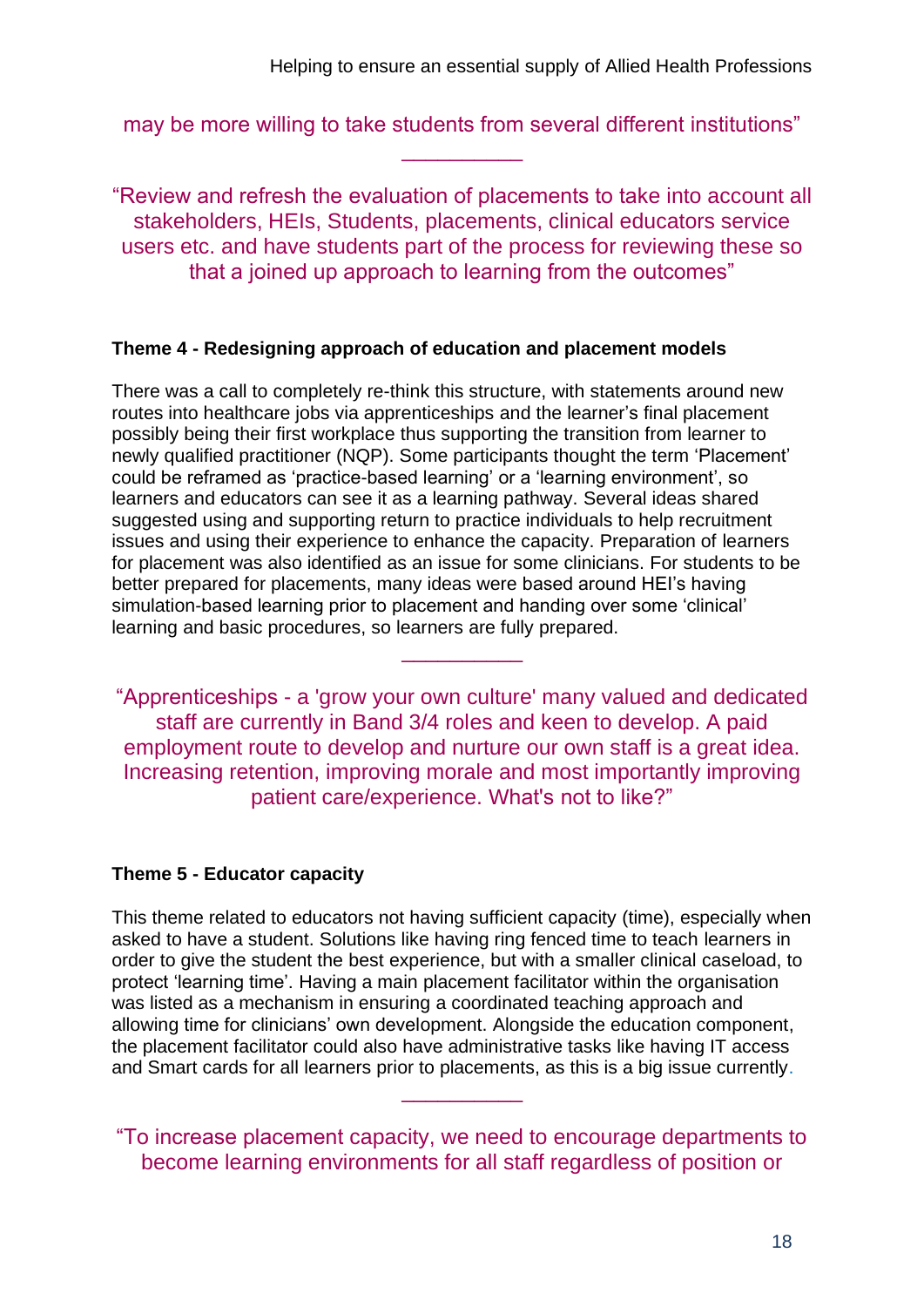grade. Staff need to be willing to share their knowledge and skills. Each member of the team/department/service should see it as their role to pass on whatever knowledge / skills they have. This should be from nonregistered staff to all grades of registered staff. Spread the load share the learning. Do we need. kite mark?"

\_\_\_\_\_\_\_\_\_\_

"In operating theatre's, the clinical skills facilitators cannot provide students with the most appropriate experience if they are continually pulled away to do other tasks. When they are pulled away students who need more support slip through the cracks, rotations fall apart, skills are not achievable. Anyone in theatre who has responsibility for organising student placements should be protected and the role respected more."

#### **Theme 6 - Placement cultures and attitudes**

This was voted for and mentioned several times. The ideas analysed, suggested that there needs to be a positive mindset about having a student with contributors saying that they are an 'integral part of the team' and 'should be accepted by all and supervised by all'. The crowd proposed that this can be via a whole team approach to allow the student to be valued. Another area noted was allowing any department to take learners, 'no area is too specialist to take a student' and that every grade from support workers to AHP directors should be encouraged to take learners, thus offering valuable experiences for learners of the whole patient pathway.

"Embed a culture of supportive learning for the workforce by involving all team members in the clinical education of students, no matter what grading i.e. utilise your non-qualified staff (fantastic resource!) as well as managers/specialists/leads – get away from only a certain banding taking students."

\_\_\_\_\_\_\_\_\_\_

\_\_\_\_\_\_\_\_\_\_

"Students should be an integral part of the team. It should not be a burden to have a student, but an asset. Rather than 'belonging' to one clinical supervisor, they should be accepted by all and supervised by all. They should be able to be mentored and learn from all grades of staff and MDT colleagues"."

### **4.2 Virtual workshop**

The following five areas became the focus of the Council of Deans of Health student leadership group virtual workshop: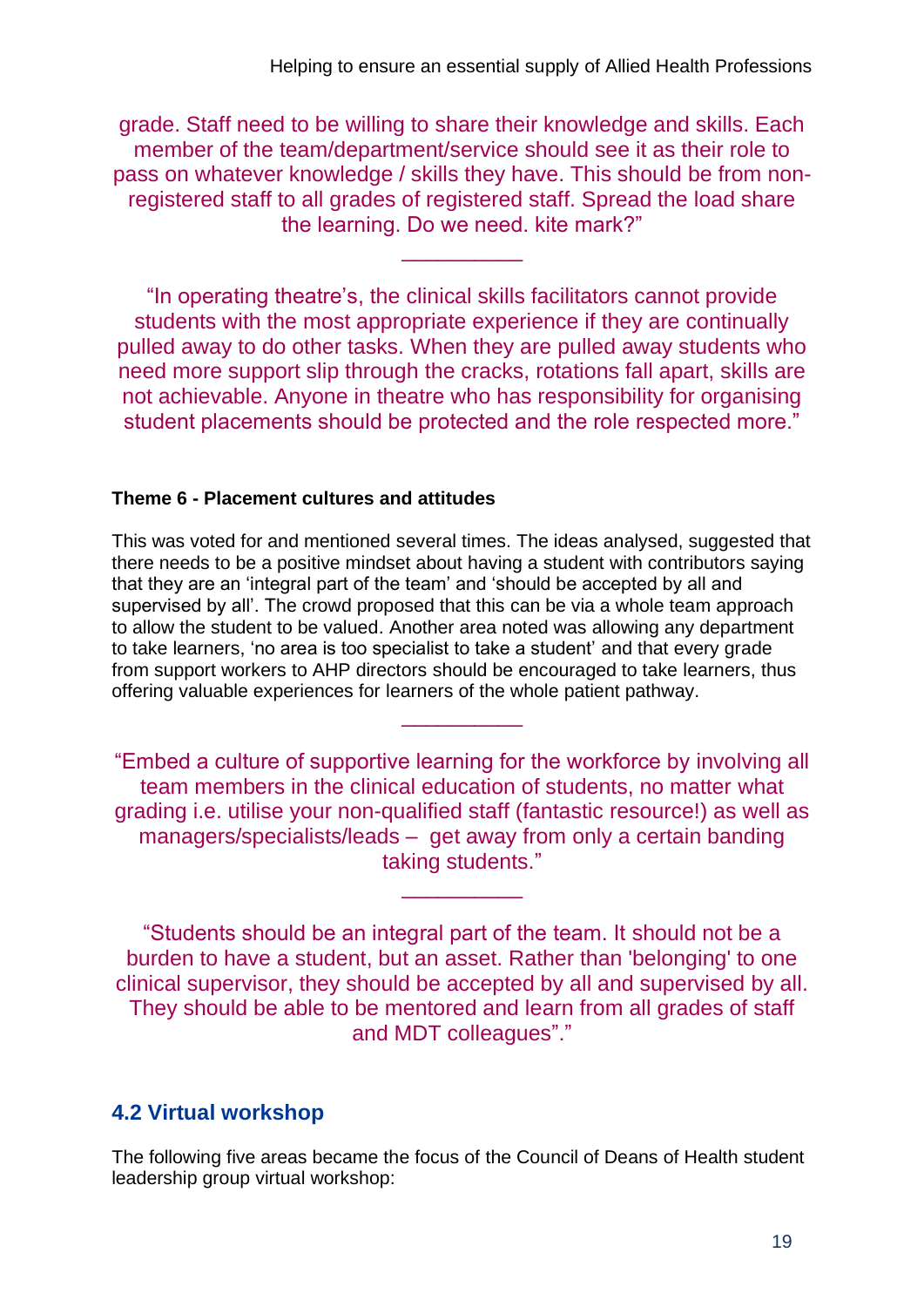- Diversity in placement opportunities
- Improving placement capacity and co-ordination
- Educator capacity
- Need for harnessing the support workforce
- Cultures and attitudes

Participants discussed how they wanted to shape their learning journey but this is difficult in the current system as they often have limited choice on where they are sent geographically on placement and/ or what type of placement they would undertake. Participants acknowledged that there were core competencies they needed to acquire for each of the professional groups during their training.

However, they were keen to develop an individualised approach to this aspect of their education. Areas mentioned included leadership, research and interprofessional placements for more generic competencies such as communication. Participants saw placement as an opportunity to mould their experiences to their career goals and aspirations and wanted to be co-creators in this activity. One participant noted that this could be as simple as asking learners at the start of their programme of study their three personal goals and wishes for placement and to work with these.

#### **Improving capacity**

Some participants described a local student co-ordinator role; however, this was not a role everyone had heard of or had been in contact with. After sharing of experiences, participants agreed that this would improve the learner experience if this were consistently available and would also potentially support the point above relating to developing personalised learning journeys. Participant's noted that educator's being incentivised to take learners had positives and negatives. Having a monetary value attributed to learners may send out a message that the money was because learners are a burden. It was also noted that some AHP professions do not get a placement tariff and this maybe a reason why it is difficult to diversify the placement offer.

#### **Educator capacity**

Participants highlighted that the clinical component of a course to learners is heavily influenced by the clinical supervisor (or mentor). Participants highlighted that placement provider educator and mentors did not seem to have had a uniform education on how to support and coach learners.

#### **Need for harnessing support workforce**

One area of the conversation participants felt needed further exploration is the role of the support and assistant practitioner workforce in educating pre-registration learners. It was agreed that this group had a wide range of expertise they could share with learners whilst on their clinical placements.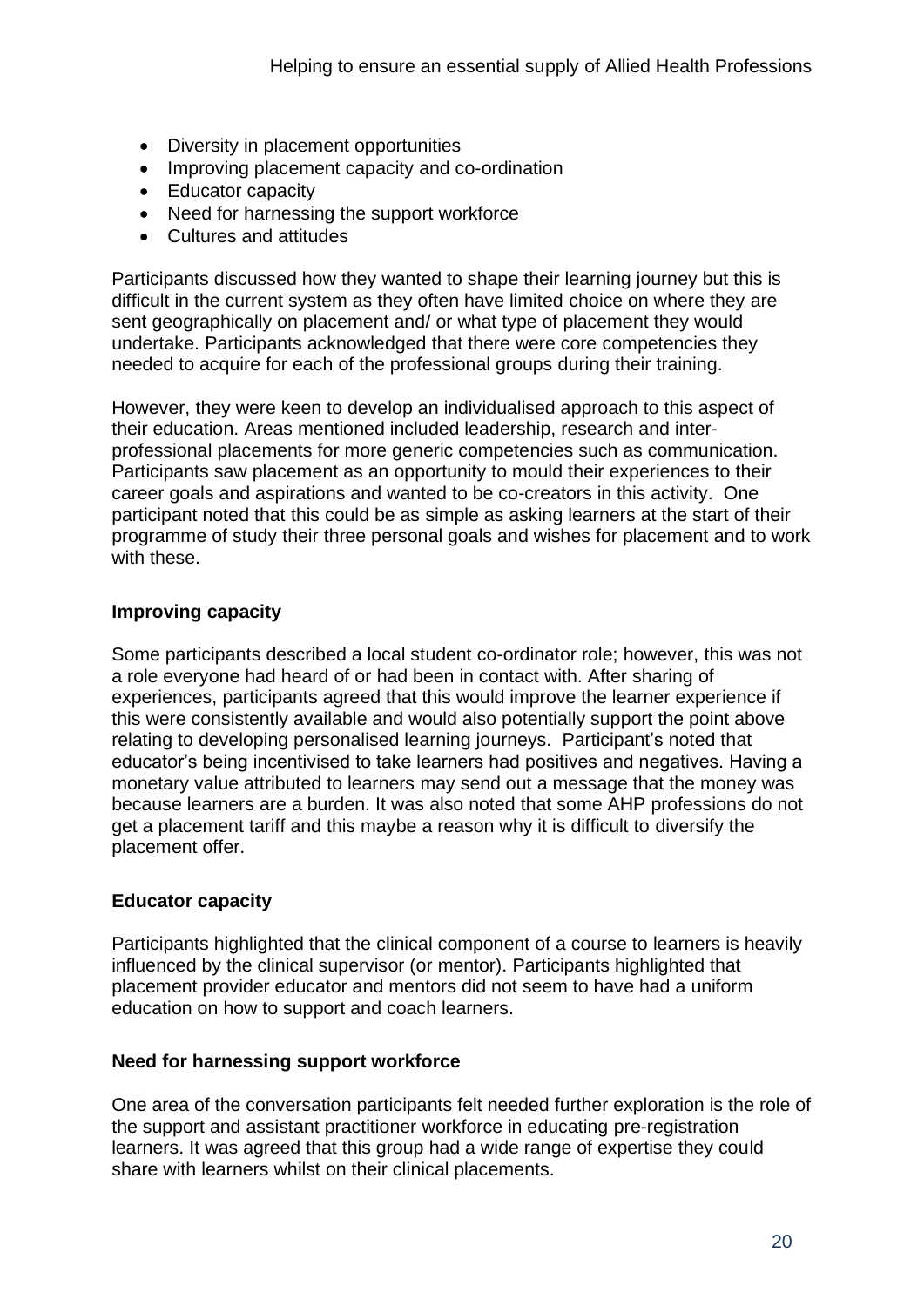#### **Cultures and attitudes**

Participants reported challenges such as learners being seen as a burden, they felt uncomfortable raising concerns to clinicians and the language used was sometimes derogatory i.e. being called *"the student".* Participants felt that stereotypical views of learners. They however wanted to be part of local teams and felt they had much to offer.

# **5. Evidence shared in on-line workshop**

Although a literature review was beyond the scope of this work-stream, question five asked participants to use the on-line workshop as an opportunity to share work specific to clinical placement diversification and expansion from across the professions. This offered the opportunity to capture "live" activities which would not be available through traditional literature searching and allowed us to also identify contributions from work awaiting publication such as Doctoral and master's research. The following table, table three, provides a synthesis of the information shared.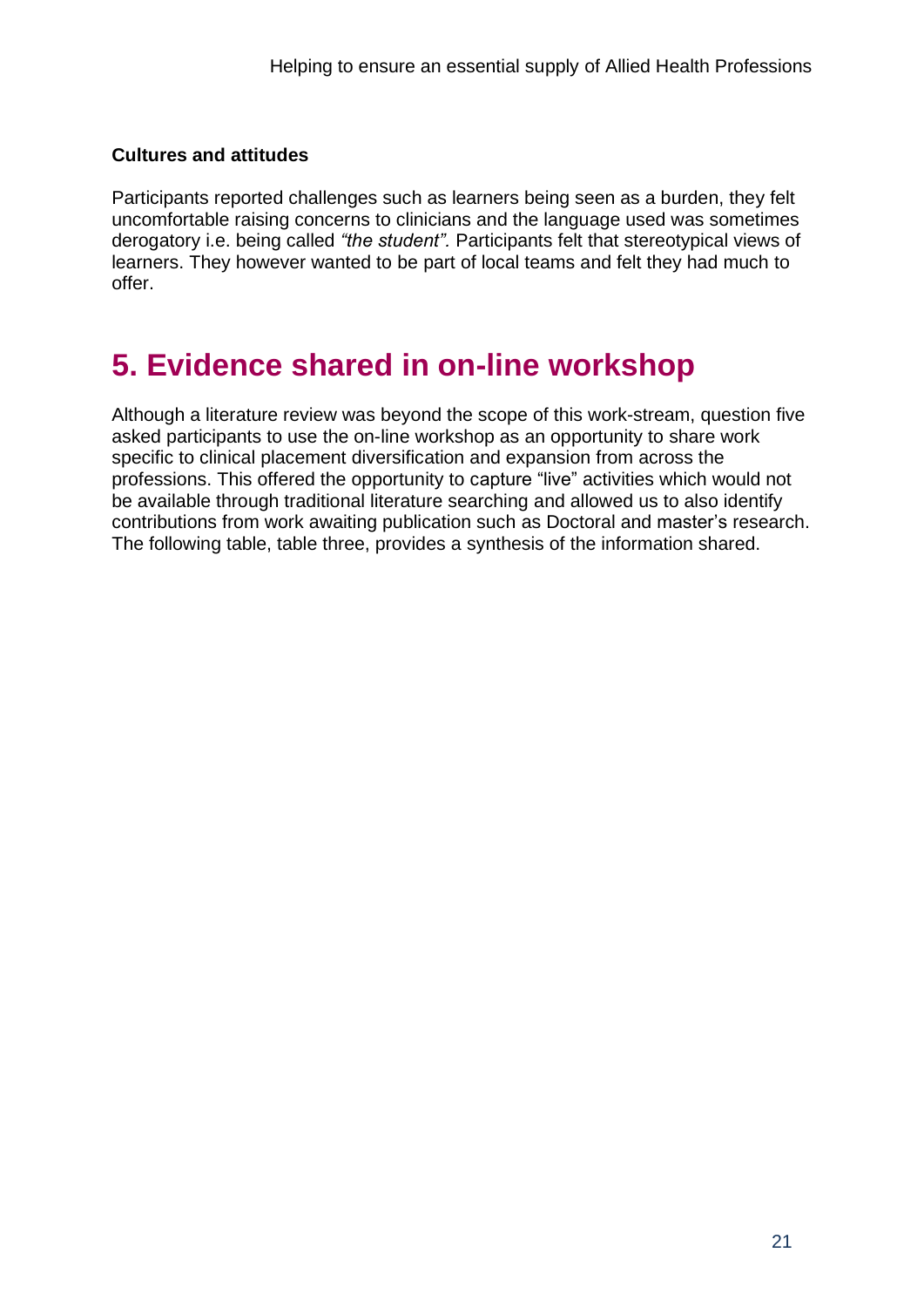| <b>PLACEMENT TYPE</b>                                | <b>PROFESSIONAL GROUP</b>               | <b>EXAMPLE</b>                                                                                                                                            | <b>STATUS</b>                           |
|------------------------------------------------------|-----------------------------------------|-----------------------------------------------------------------------------------------------------------------------------------------------------------|-----------------------------------------|
| <b>Technology enabled</b><br>care services<br>(TECS) | Occupation therapy and<br>physiotherapy | THRIVE: An Interprofessional Student Lead TECS<br>for Older People Whose Health and Wellbeing has<br>been Indirectly Impacted by the COVID - 19 crisis 16 | Live research<br>project                |
|                                                      | Physiotherapy                           | Virtual remote placements: Connect Health <sup>20</sup>                                                                                                   | Local evaluation                        |
| <b>Simulation (SIM)</b>                              | <b>Dietetics</b>                        | Simulated dietetic placements using the online<br>classroom                                                                                               | Local evaluation                        |
|                                                      | Therapeutic radiography                 | Simulated cancer patient pathway placement at HEI<br>21                                                                                                   | International peer-<br>reviewed journal |
|                                                      | Arts therapy                            | Learning how to work in the virtual world                                                                                                                 | Live research<br>project                |
| <b>Role emerging</b>                                 | Occupational therapy                    | Learners supporting HEI mental health and<br>wellbeing services                                                                                           | Local example                           |
|                                                      | Physiotherapy                           | Learners working in care homes <sup>22</sup>                                                                                                              | National<br>professional journal        |
|                                                      | Not noted                               | Social prescribing via Local Authority gyms                                                                                                               | Not noted                               |
| Seven day working                                    | Diagnostic radiography                  | Learners working 12-hour days; seven-day rota <sup>23</sup>                                                                                               | National<br>professional journal        |
|                                                      | Physiotherapy                           | Learners working across a seven-day rota <sup>24</sup>                                                                                                    | Doctorate thesis                        |
| <b>Alternative models</b>                            | Not noted                               | Public health placement                                                                                                                                   | Regional (pan-<br>London) example       |
|                                                      | Not noted                               | Leadership placement with AHP lead and<br>professional leads working on a project                                                                         | <b>Community Trust</b>                  |
|                                                      | Diagnostic radiography                  | Independent provider provision: SW England                                                                                                                | Local example                           |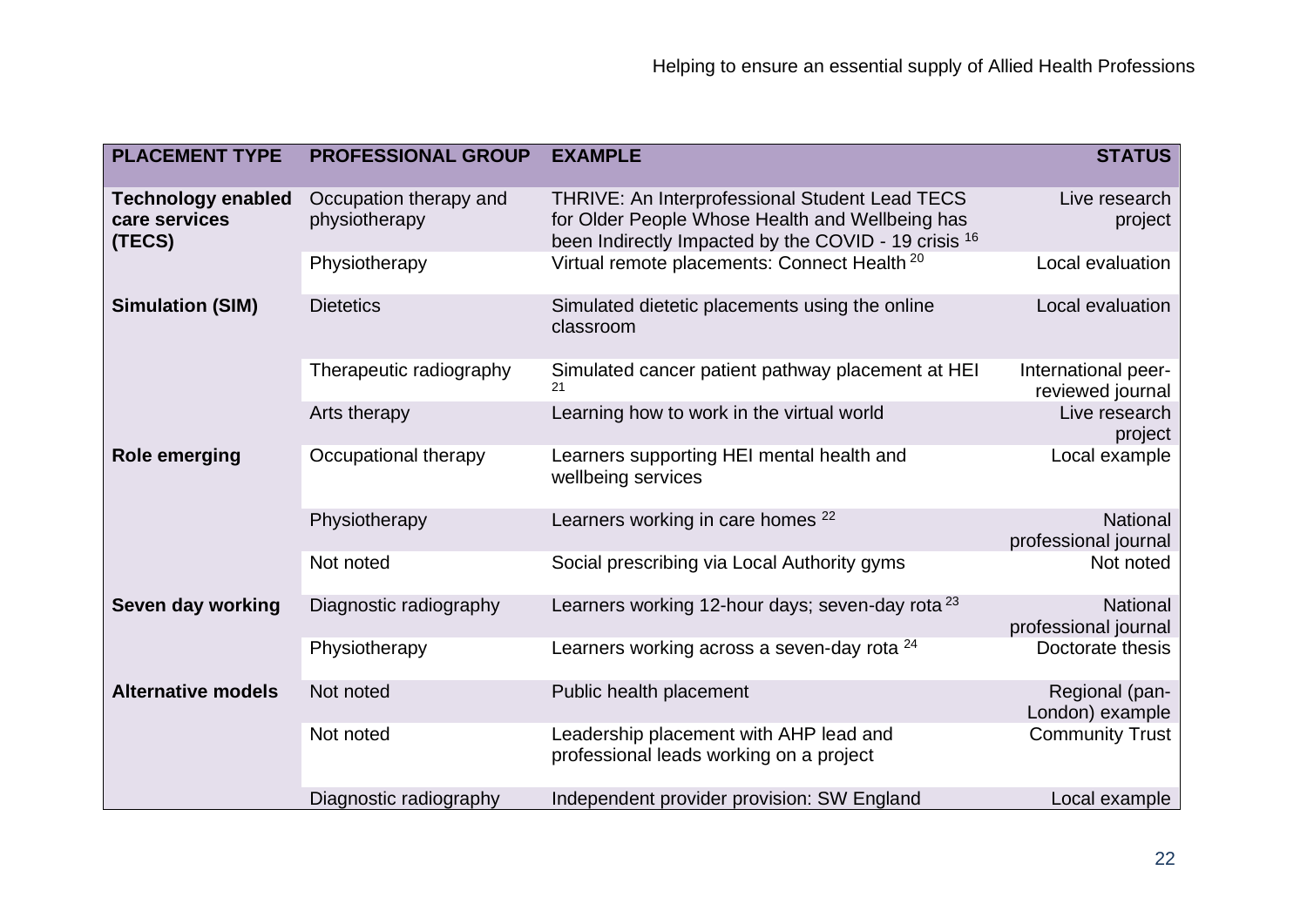|                      | Diagnostic radiography<br>and<br>occupational therapy | Use of care homes <sup>25</sup>                                                                                              | National<br>professional journal                     |
|----------------------|-------------------------------------------------------|------------------------------------------------------------------------------------------------------------------------------|------------------------------------------------------|
|                      | Speech and language<br>therapy                        | International placements with learners from New<br>Zealand                                                                   | Local example                                        |
|                      | Ultrasound                                            | Pair Scanning: Integrating the Student Sonographer<br>without Impacting Patient Care <sup>26</sup>                           | <b>International Peer</b><br><b>Reviewed Journal</b> |
|                      | Speech and language<br>therapy                        | Primary school and early years clusters                                                                                      | Local example                                        |
|                      | Occupational therapy                                  | Research placement                                                                                                           | Local example<br>shared                              |
| <b>Supervision</b>   | Therapeutic radiography                               | Comparison of 1:1 and 2:1 mode <sup>27</sup>                                                                                 | International peer-<br>reviewed journal              |
|                      | Not noted                                             | Online practice facilitator refreshes                                                                                        | Regional activity<br>(London)                        |
|                      | Speech and Language<br>Therapy                        | Practice educators working in a Health Board.<br>Working to and/or awarded PgC. Teaching and<br>Learning in Higher Education | National activity<br>(Wales)                         |
| <b>Miscellaneous</b> | <b>AHPs</b>                                           | Queensland: Clinical education and training in allied<br>health 2017-2018 report $^{28}$                                     | Regional report<br>(Australia)                       |
|                      | <b>AHPs</b>                                           | The National Association of Educators in Practice <sup>29</sup>                                                              | National<br>Organisation (UK)                        |
|                      | <b>Health Science</b>                                 | The Health Science Placement Network, Canada 30                                                                              | Regional<br>Organisation<br>(Canada)                 |
|                      | Speech and language<br>therapy                        | Speech Pathology Australia overview of current<br>speech pathology clinical education in Australia <sup>31</sup>             | National report<br>(Australia)                       |

**Table one -** Evidence of placement innovation and useful resources shared in the on-line workshop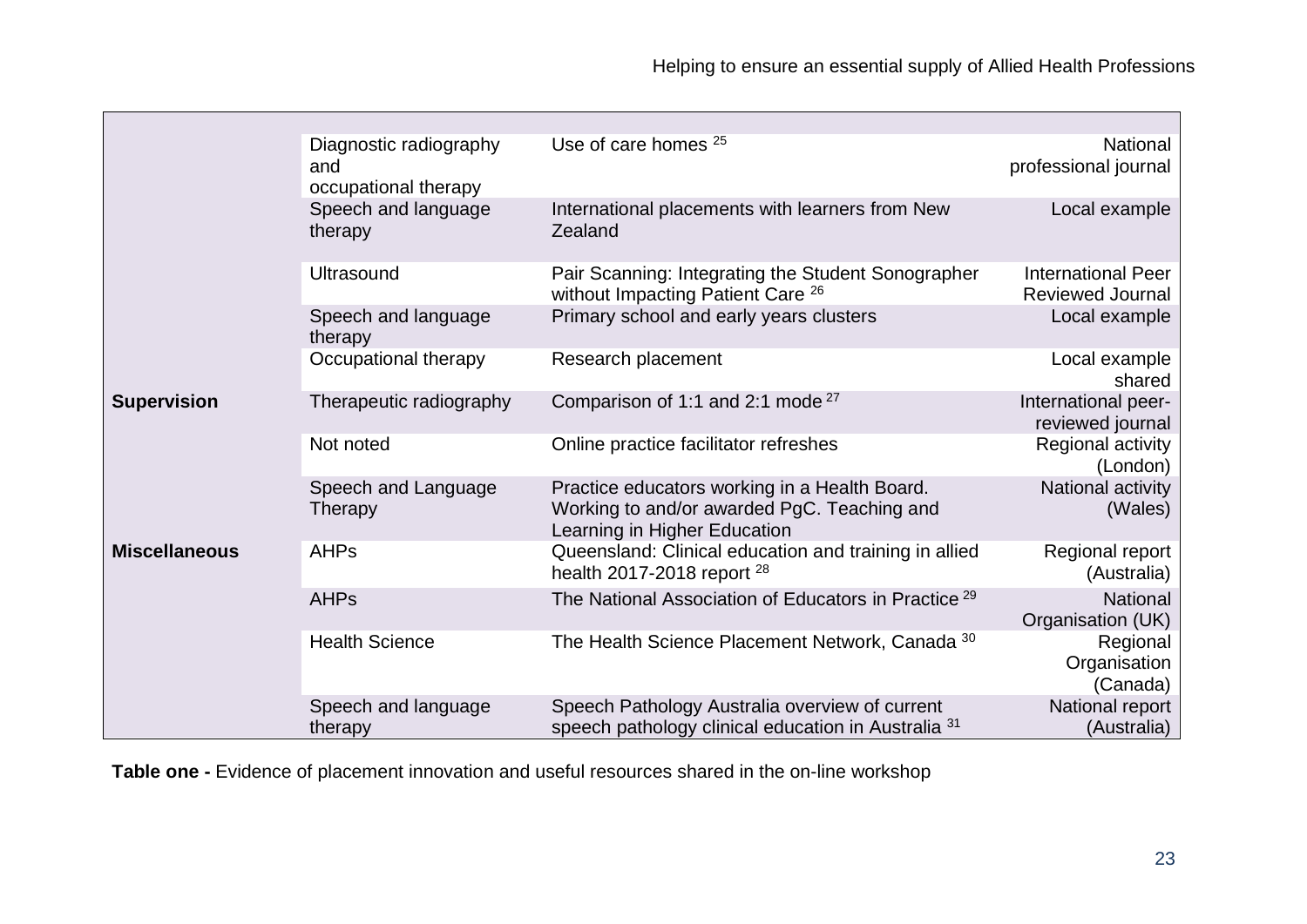# **6. Beyond the on-line conversation and next steps**

# **6.1 The HEE AHP placement learning exchange and repository**

As part of activities carried out during the Summer of 2020, a learning exchange platform has been set-up to host relevant HEE reports and up to date national policy and guidance from arm's length bodies, professional bodies, and regulators <sup>32</sup>. The site is a space to share best practice or innovation around expanding placement capacity and improving quality. Practitioners can also seek support if they have capacity or quality challenges, alongside sharing information on placements i.e. resources and funding. Sections within the learning exchange include a discussion forum which practitioners can view and/ or add their thoughts, comments or ideas as well as being able to access and/ or add to a resource library. To do this, practitioners need to sign-up to the NHS Futures Access learning exchange. The website link can be found in table four.

# **6.2 The HEE Star placement resource (repository)**

The "HEE STAR: A framework to support workforce transformation" 33 represents a simple but effective model to support workforce transformation, enabling those responsible for delivering healthcare services to explore workforce challenges in more detail, and develop bespoke action plans to address them. It provides a step-by-step approach to tackle workforce transformation in bite sized chunks through training materials, case studies and other interventions. It does this by providing a framework to facilitate and guide local conversations with provider systems to better understand and define their workforce transformation requirements. The HEE STAR also creates a single 'go to' directory for providers and systems to access and explore the range of workforce transformation solutions available to help workforce requirements identified.

### **6.3 Increased funding of the HEE CPEP activities**

Following the numbers of CPEP bids submitted, in August 2020 HEE announced that £5.8 million would be made available for AHP placements, representing 50% more monies than originally pledged <sup>34</sup>. This will support 3,800 allied health profession clinical placements concentrating on the prioritised areas such as placement education facilitators with a further £1m of that investment focused on sustainable technologies.

### **6.4 Staying up-to-date and future outputs**

Using a Quality Improvement (QI) methodology, 2020 HEE AHP CPEP funded projects will be evaluated, and findings will be disseminated periodically through the learning exchange. This will be achieved through clustering similar projects from across the country and through cluster champions sharing ongoing learning from these work-streams. Not only does this approach deliver evidence based and informed practice to support the implementation of alternative AHP clinical placement models and offerings, it also tracks the adoption of these clinical placement approaches, spreading the findings and lessons learnt from this work through the system as the work is happening. The final report will be available in Spring 2021.

The HEE AHP clinical placement resource pack includes: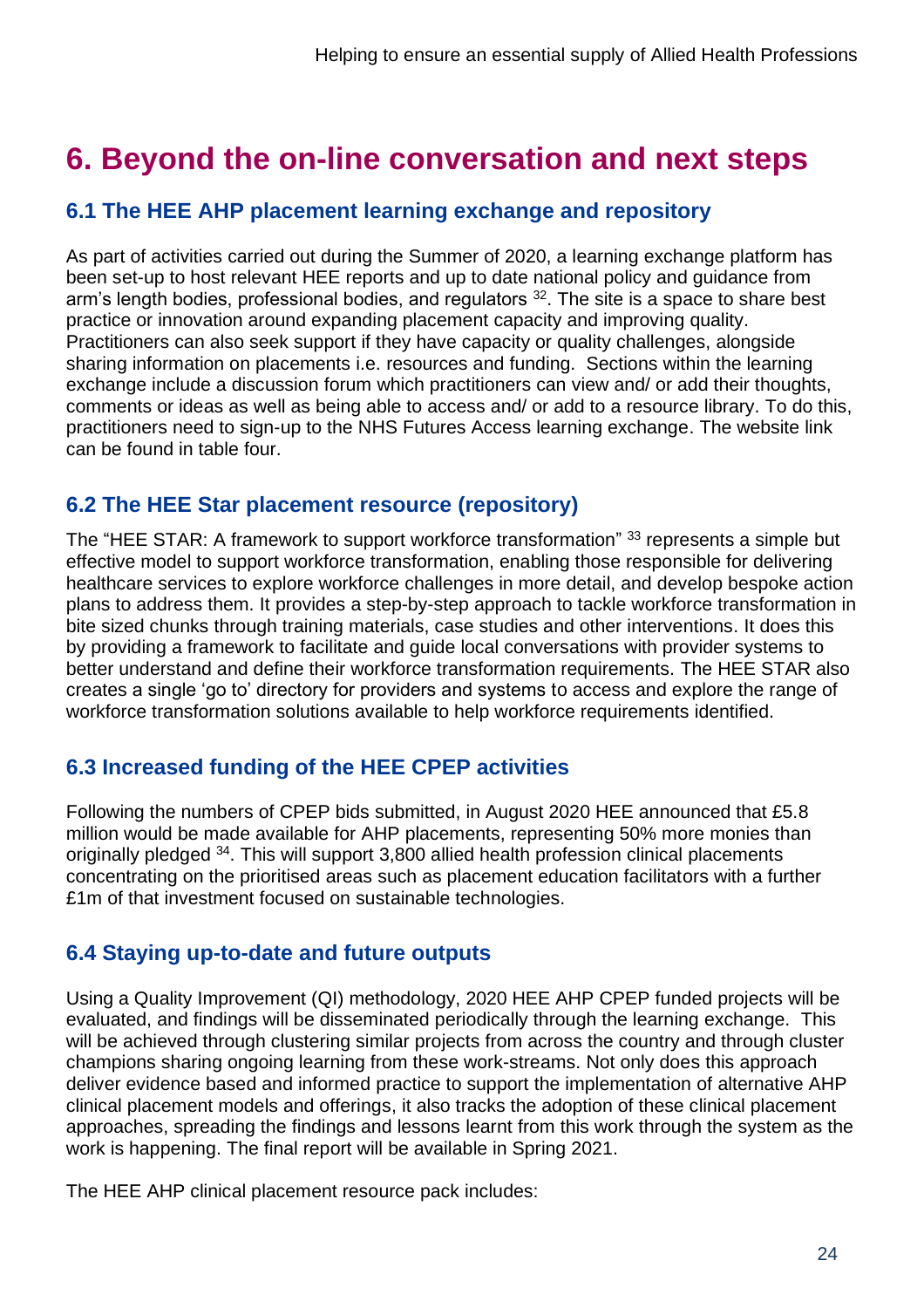- [HEE student placement webinar series](https://www.hee.nhs.uk/our-work/allied-health-professions/helping-ensure-essential-supply-ahps/placement-expansion-innovation/resources) <sup>16</sup>
- [HEE clinical placement expansion](https://www.hee.nhs.uk/our-work/allied-health-professions/helping-ensure-essential-supply-ahps/placement-expansion-innovation/resources) programme (CPEP)<sup>12</sup>
- [HEE placement learning exchange and repository](https://future.nhs.uk/system/login?nextURL=%2Fconnect%2Eti%2FSeniorAHP%2Fview%3FobjectId%3D21817392) <sup>32</sup>
- [HEE STAR tool. A framework to support workforce transformations](https://www.hee.nhs.uk/our-work/hee-star)<sup>33</sup>

# **7. A call to action**

This is an interim report, highlighting the timescales and work completed on the Health Education England AHP CPEP work-stream over the Summer of 2020. The tireless commitment of systems to drive placement recovery alongside innovation and growth is testament to the value our systems place upon the skills of AHPS and our future workforce pipeline. There is now a need to build on the momentum created over the last four months. The following are areas for readers to consider in their local action plans and points made have been illustrated by (anonymised) voices from the crowd. This list is not exhaustive.

# **7.1 Supporting AHP learner clinical placements anywhere**

"Placements are about learning clinically but also about setting career aspirations and career hope. No one is too busy, too special, too specialist. Learning lies everywhere"

\_\_\_\_\_\_\_\_\_\_

This project has showcased how this can be applied in practice. Char Hobbs, a Year 2 physiotherapy learner from the University of Winchester has been part of this project team as part of a placement within Health Education England from the inception of the idea in May 2020 to run an on-line workshop up to and including writing this interim report. Char was able to undertake this placement opportunity alongside a virtual TECs clinical placement. In Char's own words the placement has offered an opportunity to hone leadership and communication skills across a range of stakeholders. Additionally, there has been opportunities to problem solve using diagnostic reasoning akin to using clinical reasoning in practice as it requires an understanding of why one decision is chosen over the other  $35$ . We therefore challenge every single AHP to consider how they can contribute to and support AHP learners in their work environments.

### **7.2 Look to other AHP professions for clinical placement models and inspiration**

"Whilst I think we can all identify a number of barriers and levers to AHP placement expansion, there needs to be clear sight and agreement of these at system and regional level in order to move forwards in a coordinated way across different organisations. This includes listening to and understanding the barriers and issues faced by colleagues across different sectors in order to develop solutions that work together. It also means looking to the evidence, and other professions, to tell us what works (and what doesn't)"

\_\_\_\_\_\_\_\_\_\_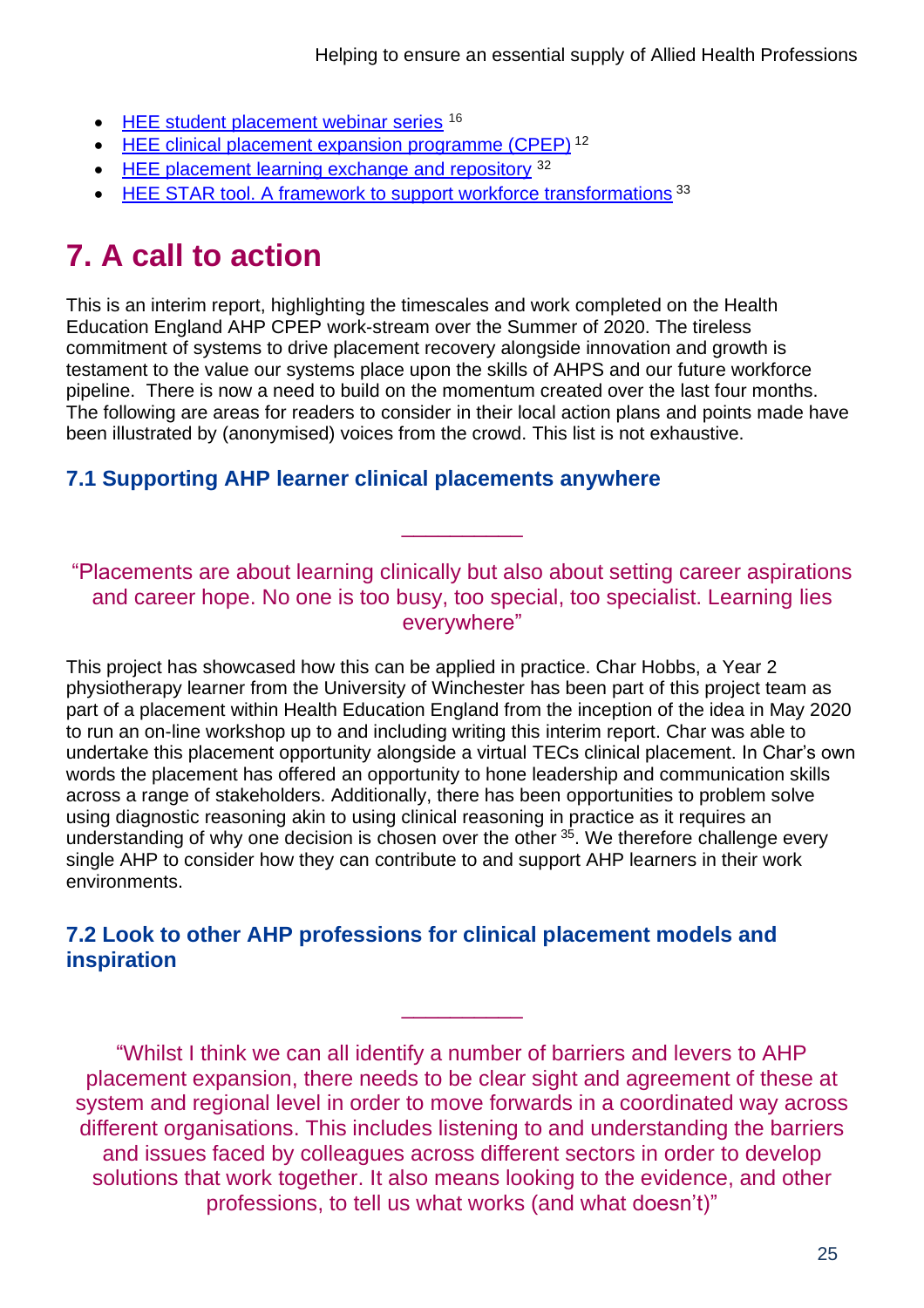As a starting point, readers may wish to explore the webinars listed in table one (p8) and and/ or investigate the examples of current practice shared by individuals and organisations as part of the crowdsource as collated in table three (p24-25). Readers may also wish to work with their professional bodies to consider what common assessment frameworks (regional or national) and national allocation schemes could offer.

#### **7.3 Learner centred and learner focus**

"…there needs to be a shift in how students are viewed………. students can offer a real added value to a team and often come with enthusiasm, fresh ideas, new research etc.

\_\_\_\_\_\_\_\_\_\_

Students are often a resource which is not always supported to work to their full capacity e.g. take the lead on projects (with some support) …."

Within Higher Education (HE) student co-creation, the collaborative development of new concepts, solutions, products and services together with University staff, has become increasingly important 36. This is distinct from the more standard and passive student evaluation and feedback mechanisms that almost every clinical placement and HEI will have in place. It is suggested that working this way may increase student satisfaction by allowing a HEI to better understand and meet their local learner needs. The advantage to the learner is that they gain more responsibility as they become a facilitator of their own learning. Not only can learners add to the richness and diversity of a clinical team, the Council of Deans for Health learner focus group were unanimous in highlighting that they and their peers wanted to contribute. This point is echoed in the HEE ongoing national Reducing pre-registration attrition and improving retention (RePAIR) work. We urge readers to revisit this work-stream <sup>9</sup> and to reflect on their own areas in the context of the learner lived experiences.

"Consider looking into the RePAIR project promoted by HEE and recommended by AHPs, Midwives and Nursing Leadership. This is a collaborative project that looks to join HEIs and providers in what is best practice to support 2<sup>nd</sup> and 3<sup>rd</sup> year students from being students through to preceptorship for their 1<sup>st</sup> year as a newly qualified staff member"

\_\_\_\_\_\_\_\_\_\_

#### **7.4 Harnessing system-wide working**

"Until we get all parties out of our silos and round a table working on the problem in a meaningful and collaborative way then there will not be much progress"

\_\_\_\_\_\_\_\_\_\_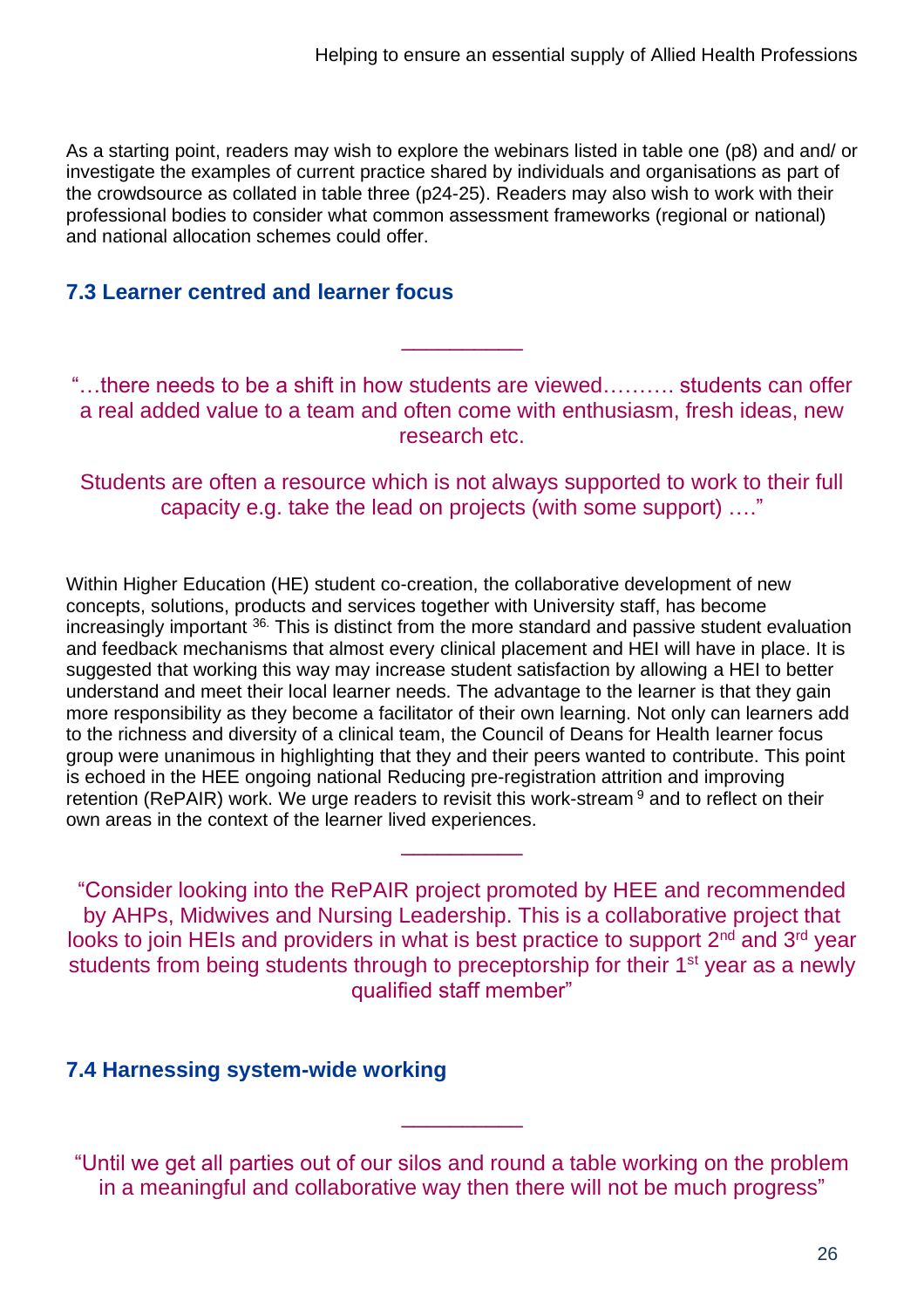It has never been so important that systems work well together to develop their recovery plans alongside the need for growth of our AHP numbers. The HEE AHP Faculty model provides the infrastructure to facilitate system-wide working between health and care providers and HEIs. There are a number of benefits of working in this way which include: ensuring AHP learners have sufficient access to rich learning environments alongside creating sustainable and innovative recruitment and retention strategies to ensure our pipeline of AHP professionals continues to thrive and grow. To help achieve the objectives HEE have invested in 24 AHP faculty 'test beds' across England, aligned to a Sustainability and Transformation Plan (STP) /Integrated Care Partnership (ICP) footprint (or equivalent) <sup>37</sup>. We encourage HEIs and service to use this infrastructure as a vehicle to house conversations of this critical work and to move these from dialogues to tangible action.

# **7.5 A final thought**

"Continue with the level of engagement and communication that we have achieved through this pandemic. I have seen a huge mindset shift across all stakeholders, and it has blown me away. We [AHPs] have such a "can do attitude" and ideally want to build on these conversations, developments, learning and amazing opportunities. What a time to be a student!"

\_\_\_\_\_\_\_\_\_\_

# **8. References**

- 1. NHS England. About AHPs. [Internet]. 2020 [Cited 10th September 2020]. Available from: https://www.england.nhs.uk/ahp/about/ 2. NHS Improvement. Leadership and improvement capability. [Internet]. 2019 [Cited 10th September 2020]. Available from: <https://improvement.nhs.uk/resources/allied-health-professionals/>
- 2. NHS Improvement. Leadership and improvement capability. [Internet]. 2019 [Cited 10th September 2020]. Available from: [https://improvement.nhs.uk/resources/allied-health](https://improvement.nhs.uk/resources/allied-health-professionals/#3)[professionals/#3.](https://improvement.nhs.uk/resources/allied-health-professionals/#3)
- 3. NHS Improvement. Interim NHS People Plan. [Internet]. 2019 [Cited 10th September 2020]. Available from:<https://improvement.nhs.uk/resources/interim-nhs-people-plan/>
- 4. NHS Long Term Plan. [Internet]. 2020 [Cited 10th September]. Available from: <https://www.longtermplan.nhs.uk/>
- 5. NHS England. We Are The NHS: People Plan 2020/2021. [Internet]. 2020 [Cited 10th September 2020]. Available from:<https://www.england.nhs.uk/ournhspeople/>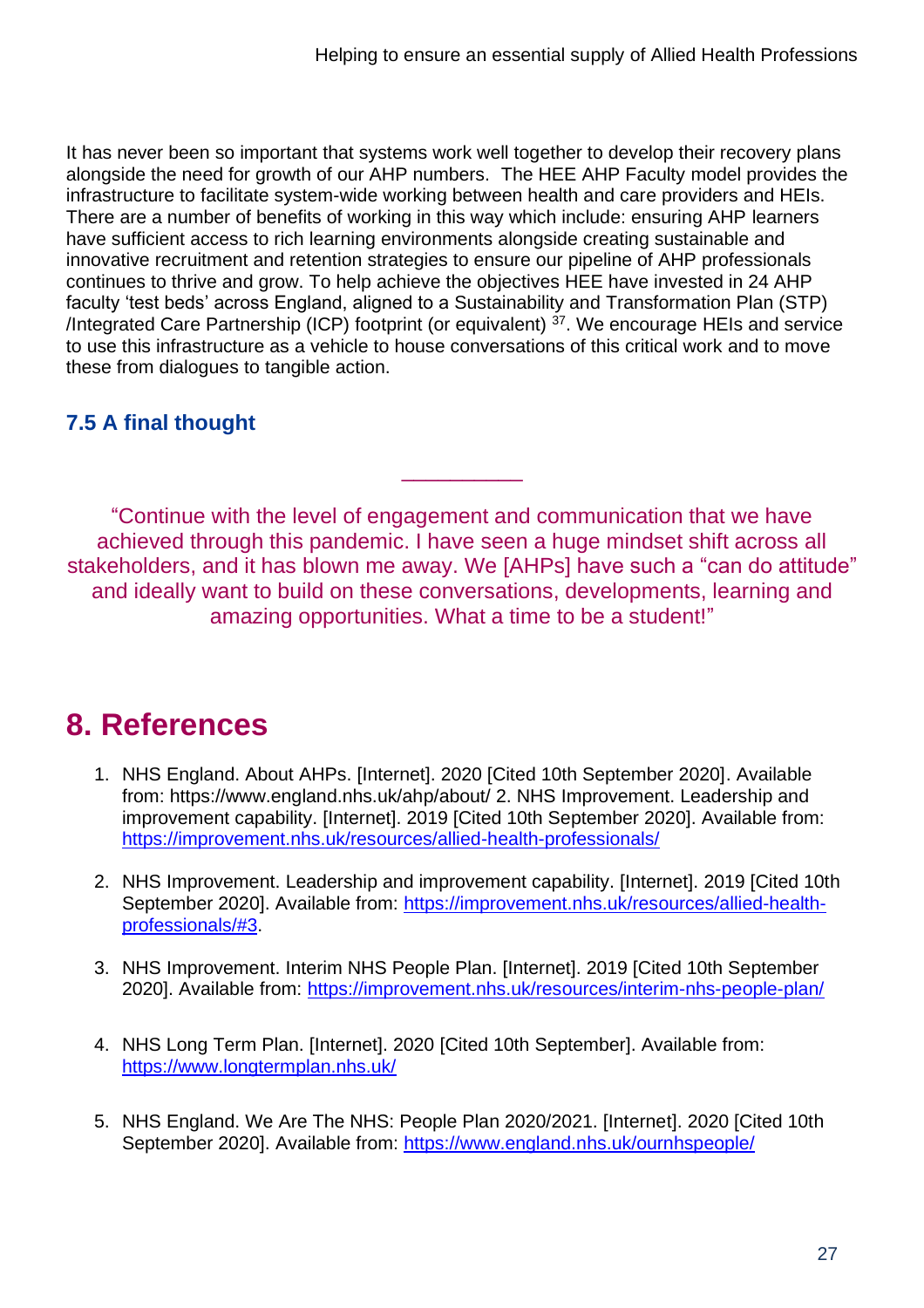- 6. Health Education England. AHPs: Maximising Their Potential to Transform Services. [Internet]. 2017 [Cited 10th September 2020]. Available from: <https://www.hee.nhs.uk/our-work/allied-health-professions>
- 6. Office for Students [Internet]. 2020 [Cited 2020 September 16<sup>th</sup>]. Available from: <https://www.officeforstudents.org.uk/>
- 7. Health Education England. Apprenticeships. [Internet]. 2017 [Cited 10th September 2020]. Available from:<https://www.hee.nhs.uk/our-work/apprenticeships>
- 8. Health Education England (HEE). Reducing Pre-registration Attrition Improving Retention. [Internet]. 2018 [Cited 10th September 2020]. Available from: <https://www.hee.nhs.uk/our-work/reducing-pre-registration-attrition-improving-retention>
- 9. Health Education England (HEE). Return to Practice. [Internet]. 2017 [Cited 10th September 2020]. Available from: [https://www.hee.nhs.uk/our-work/return-practice-allied](https://www.hee.nhs.uk/our-work/return-practice-allied-health-professionals-healthcare-scientists)[health-professionals-healthcare-scientists](https://www.hee.nhs.uk/our-work/return-practice-allied-health-professionals-healthcare-scientists)
- 10.Department of Health and Social Care. Universities can bid for more healthcare course places. [Internet]. 2020 [Cited 16<sup>th</sup> September 2020] Available from: [https://www.gov.uk/government/news/universities-can-bid-for-more-healthcare-course](https://www.gov.uk/government/news/universities-can-bid-for-more-healthcare-course-places)[places](https://www.gov.uk/government/news/universities-can-bid-for-more-healthcare-course-places)
- 11.Health Education England (HEE). Clinical Placement Expansion Programme (CPEP). [Internet]. 2020 [Cited 10th September 2020]. Available from: <https://ahpplacements.clevertogether.com/clinical-placements-expansion-programme>
- 12.Health Education England (HEE). Placement Expansion and Innovation: Resources. [Internet]. 2020 [Cited 10th September 2020]. Available from: [https://www.hee.nhs.uk/our-work/allied-health-professions/helping-ensure-essential](https://www.hee.nhs.uk/our-work/allied-health-professions/helping-ensure-essential-supply-ahps/placement-expansion-innovation/resources)[supply-ahps/placement-expansion-innovation/resources](https://www.hee.nhs.uk/our-work/allied-health-professions/helping-ensure-essential-supply-ahps/placement-expansion-innovation/resources)
- 13.Clever Together. [Internet]. 2020 [Cited 10th September 2020]. Available from: <https://www.clevertogether.com/web/generate-deep-insight/>
- 14.Council of Deans of Health (CoDH). Student leadership programme. [Internet]. 2020 [cited 10th September 2020]. Available from: <https://councilofdeans.org.uk/studentleadership/>
- 15.Health Education England (HEE) Webinars and workshops. [Internet]. 2020 [cited 09th September 2020]. Available from: [https://www.hee.nhs.uk/our-work/allied-health](https://www.hee.nhs.uk/our-work/allied-health-professions/helping-ensure-essential-supply-ahps/placement-expansion-innovation)[professions/helping-ensure-essential-supply-ahps/placement-expansion-innovation](https://www.hee.nhs.uk/our-work/allied-health-professions/helping-ensure-essential-supply-ahps/placement-expansion-innovation)
- 16.Brabham DC. Crowdsourcing. [Internet]. Massachusetts Institute of Technology; 2013. [Cited 2020 September 10th]. [Available from: [https://books.google.co.uk/books?hl=en&lr=&id=ndcnAAAAQBAJ&oi=fnd&pg=PR5&dq=](https://books.google.co.uk/books?hl=en&lr=&id=ndcnAAAAQBAJ&oi=fnd&pg=PR5&dq=brabham+2013&ots=WLFBgQNjYj&sig=RlmDkG3Us1pCWC77im5p0eJbPhg&redir_esc=y#v=onepage&q=brabham%202013&f=false)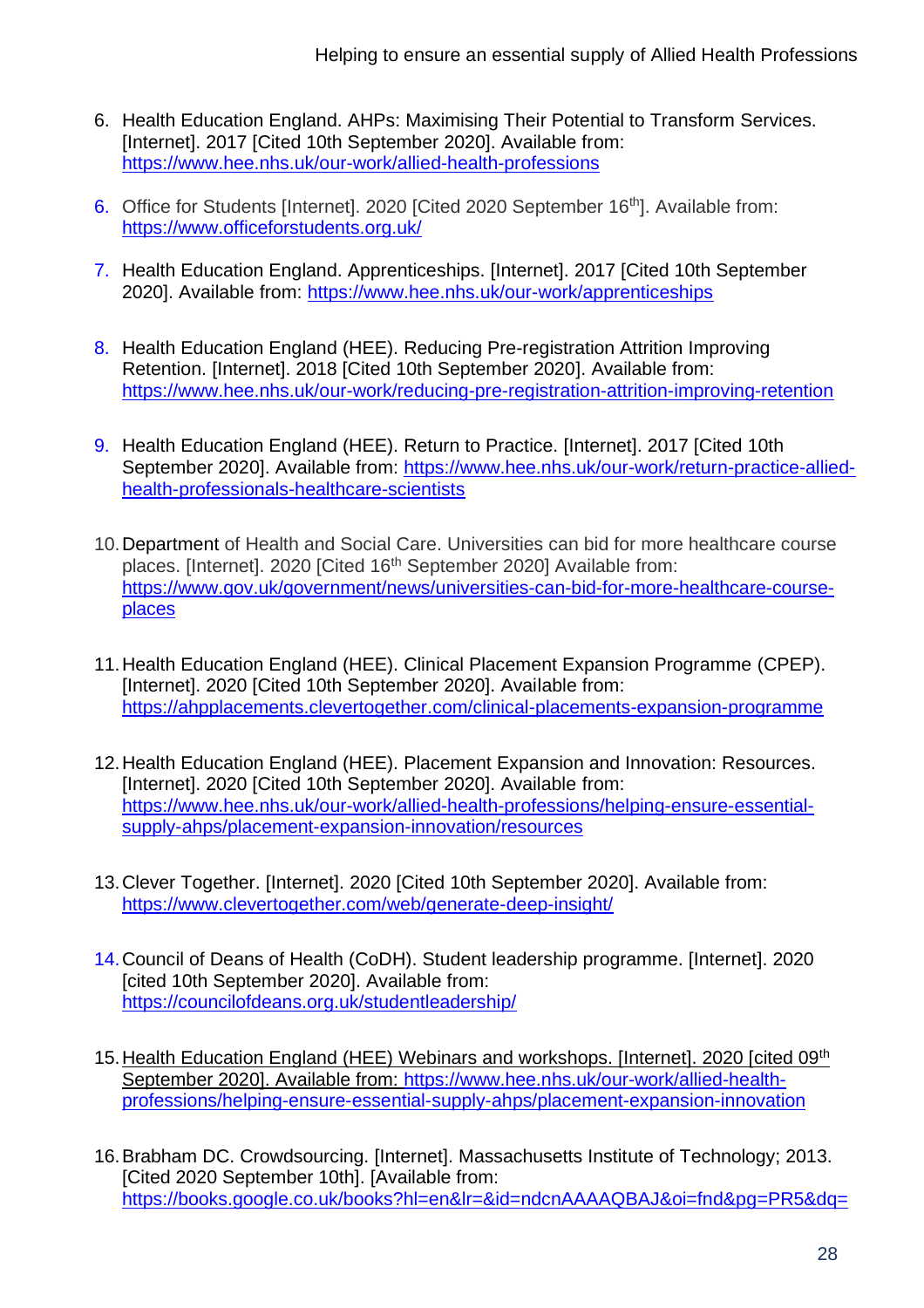[brabham+2013&ots=WLFBgQNjYj&sig=RlmDkG3Us1pCWC77im5p0eJbPhg&redir\\_esc=](https://books.google.co.uk/books?hl=en&lr=&id=ndcnAAAAQBAJ&oi=fnd&pg=PR5&dq=brabham+2013&ots=WLFBgQNjYj&sig=RlmDkG3Us1pCWC77im5p0eJbPhg&redir_esc=y#v=onepage&q=brabham%202013&f=false) [y#v=onepage&q=brabham%202013&f=false](https://books.google.co.uk/books?hl=en&lr=&id=ndcnAAAAQBAJ&oi=fnd&pg=PR5&dq=brabham+2013&ots=WLFBgQNjYj&sig=RlmDkG3Us1pCWC77im5p0eJbPhg&redir_esc=y#v=onepage&q=brabham%202013&f=false)

- 17.Flostrand A. Finding the future: Crowdsourcing versus the Delphi technique. Business Horizons. [Internet]. 2017 [Cited 2020 September 10th]; vol. 60(2): 229-236. Available from:<https://ideas.repec.org/a/eee/bushor/v60y2017i2p229-236.html>
- 18.Smith B. & McGannon KR. Developing Rigor in Qualitative Research: Problems and Opportunities within Sport and Exercise Psychology. International Review of Sport and Exercise Psychology. 2017 [cited 2020 September 10th]; vol. 11(1), 101-121. Available from:<https://doi.org/10.1080/1750984X.2017.1317357>
- 19. Connect Health. Virtual student placements [Internet]. 2020 [Cited 2020 September 16<sup>th</sup>]. Available from: https://www.connecthealth.co.uk/working-with-nhs/clinicalexpertise/virtual-student-placements/
- 20.Ketterer SJ, Callender J, Warren M, Al—Samarraie F, Ball B, Calder KA et al. Simulated versus traditional therapeutic radiography placements: A randomised controlled trial. 2020. [Cited 2020 September 16th]; 26(2): 140-146. Available from: <https://www.sciencedirect.com/science/article/abs/pii/S1078817419301543>
- 21.The Chartered Society of Physiotherapy. Role Emerging Placements for Physiotherapy. [Internet]. [2019 April 10<sup>th</sup>; cited 2020 September 16<sup>th</sup>]. Available from: <https://www.csp.org.uk/frontline/article/role-emerging-placements-physiotherapy>
- 22.St. John-Matthews, J, Woodley, J, Dunamll, K, Bailey, A, Mills, K. Longer days and shorter weeks: A pilot study for undergraduate diagnostic imaging placement provision. Imaging and Therapy Practice. 2016 [Cited 2020 September 16<sup>th</sup>]. Available from: <https://uwe-repository.worktribe.com/output/844573>
- 23.Elliott SC. Physiotherapy practice education in a seven-day model of working: an exploratory study. PhD Thesis. The University of Brighton; 2019. [Cited 16<sup>th</sup> September 2020]. Available from: [https://research.brighton.ac.uk/en/studentTheses/physiotherapy](https://research.brighton.ac.uk/en/studentTheses/physiotherapy-practice-education-in-a-seven-day-model-of-working)[practice-education-in-a-seven-day-model-of-working](https://research.brighton.ac.uk/en/studentTheses/physiotherapy-practice-education-in-a-seven-day-model-of-working)
- 24.University of Derby. Building capacity: an evaluation of the use of non-traditional placement in diagnostic radiography education, [Internet]. 2020 [Cited 16<sup>th</sup> September 2020]. Available from: [https://derby.openrepository.com/bitstream/handle/10545/622001/Hyde\\_2017\\_Building\\_c](https://derby.openrepository.com/bitstream/handle/10545/622001/Hyde_2017_Building_capacity_published.pdf?sequence=3&isAllowed=y) [apacity\\_published.pdf?sequence=3&isAllowed=y](https://derby.openrepository.com/bitstream/handle/10545/622001/Hyde_2017_Building_capacity_published.pdf?sequence=3&isAllowed=y)
- 25.Docherty MA, Foran KE, Burnett-Roy S, May S. Paired scanning. J Ultrasound Med. 2017 [Cited 2020 September 16<sup>th</sup>]; 36 (9). Available from: <https://onlinelibrary.wiley.com/doi/full/10.1002/jum.14229>
- 26.Mc Pake, M. Radiographers' and students' experiences of undergraduate radiotherapy practice placement in the United Kingdom. Radiography. 2019 [Cited 17th September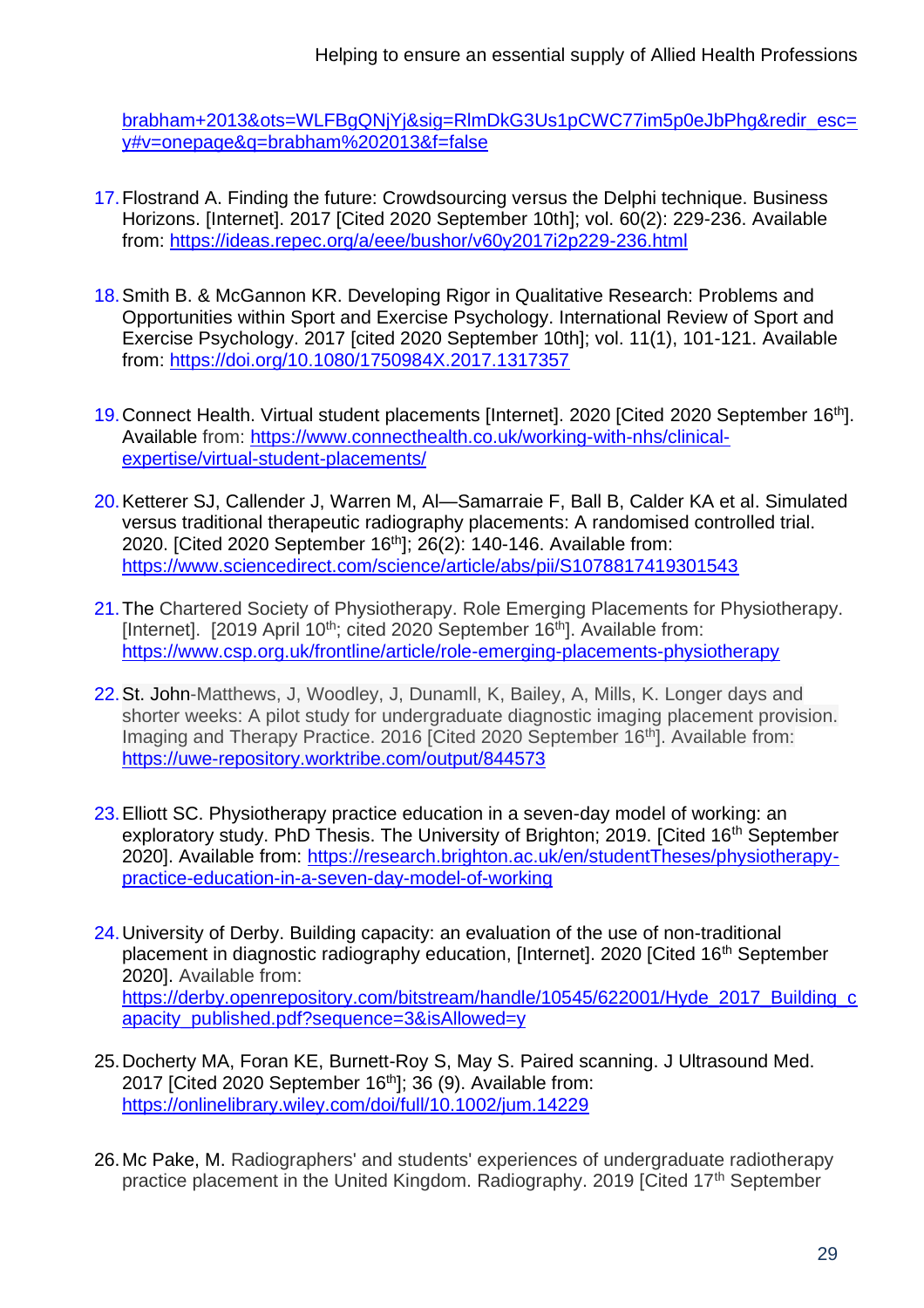2020]; 25 (3). Available from: <https://www.sciencedirect.com/science/article/abs/pii/S1078817418302104>

- 27.Queensland Health. Clinical education and training in allied health. [Internet]. 2018 [Cited 16<sup>th</sup> September 2020] Available from: https://www.health.qld.gov.au/ data/assets/pdf file/0036/727929/cetinah201718.pdf
- 28.The National Association of Educators in Practice (NAEP). Preparing students for safe, effective and person-centred practice. [Internet]. [2020; cited 2020 September 16<sup>th</sup>]. Available from:<https://naep-uk.org/>
- 29.Health Sciences Placement Network. HSP net. [Internet]. [2020; cited 2020 September 18th]. Available from: [https://hspnetc.bcit.ca/HSPnet/default.aspx?locale=fr-CA](https://eur01.safelinks.protection.outlook.com/?url=https%3A%2F%2Fhspnetc.bcit.ca%2FHSPnet%2Fdefault.aspx%3Flocale%3Dfr-CA&data=02%7C01%7CJanice.Stjohn-Matthews%40uwe.ac.uk%7C939484365272415f058f08d85bc081f5%7C07ef1208413c4b5e9cdd64ef305754f0%7C0%7C0%7C637360229664810202&sdata=Yl6xTtfgpSEmKc1kjgrehLhu%2BWJqTOe9ADkJkx8zzEM%3D&reserved=0)
- 30.Speech Pathology Australia. Clinical Education in Australia: Building a profession for the future. [Internet] 2017 [cited 18<sup>th</sup> September 2020]. Available at: [https://www.speechpathologyaustralia.org.au/SPAweb/Resources\\_For\\_Speech\\_Patholo](https://www.speechpathologyaustralia.org.au/SPAweb/Resources_For_Speech_Pathologists/Clinical_Education/SPAweb/Resources_for_Speech_Pathologists/Clinical_Education/Clinical_Education.aspx?hkey=fbbaa348-9422-4bc4-87f1-7ebac62aba97) [gists/Clinical\\_Education/SPAweb/Resources\\_for\\_Speech\\_Pathologists/Clinical\\_Educatio](https://www.speechpathologyaustralia.org.au/SPAweb/Resources_For_Speech_Pathologists/Clinical_Education/SPAweb/Resources_for_Speech_Pathologists/Clinical_Education/Clinical_Education.aspx?hkey=fbbaa348-9422-4bc4-87f1-7ebac62aba97) [n/Clinical\\_Education.aspx?hkey=fbbaa348-9422-4bc4-87f1-7ebac62aba97](https://www.speechpathologyaustralia.org.au/SPAweb/Resources_For_Speech_Pathologists/Clinical_Education/SPAweb/Resources_for_Speech_Pathologists/Clinical_Education/Clinical_Education.aspx?hkey=fbbaa348-9422-4bc4-87f1-7ebac62aba97)
- 31.Health Education England (HEE). Placement learning exchange and repository. [Internet]. 2020 [cited 10th September 2020]. Available from: [https://future.nhs.uk/system/login?nextURL=%2Fconnect%2Eti%2FSeniorAHP%2Fview](https://future.nhs.uk/system/login?nextURL=%2Fconnect%2Eti%2FSeniorAHP%2Fview%3FobjectId%3D21817392) [%3FobjectId%3D21817392](https://future.nhs.uk/system/login?nextURL=%2Fconnect%2Eti%2FSeniorAHP%2Fview%3FobjectId%3D21817392)
- 32.Health Education England (HEE). HEE Star: A framework to support workforce transformation. [Internet]. 2020 [Cited 17<sup>th</sup> September 2020]. Available from: <https://www.hee.nhs.uk/our-work/hee-star>
- **33.**Health Education England (HEE). Funding boost for clinical placements growth and teaching. [Internet]. 2020 [Cited 16<sup>th</sup> September 2020]. Available from: **[https://www.hee.nhs.uk/news-blogs-events/news/funding-boost-clinical](https://www.hee.nhs.uk/news-blogs-events/news/funding-boost-clinical-placements-growth-teaching)[placements-growth-teaching](https://www.hee.nhs.uk/news-blogs-events/news/funding-boost-clinical-placements-growth-teaching)**
- 34.Hobbs, C. HEE Blogs. My split- placement with HEE. Weblog. [Online] Available from: <https://www.hee.nhs.uk/news-blogs-events/blogs/my-split-placement-hee> [Accessed 16 September 2020].
- 35.Ribes-Giner, Perrello-Marin, M.R., Diaz, O.P. Co-Creation Impacts on Student Behaviour, Social and Behavioural Science. 2016; 228: 72-77. Available from: <https://doi.org/10.1016/j.sbspro.2016.07.011>
- 36. Health Education England (HEE). AHP Faculties. [Internet]. 2020 [Cited 16<sup>th</sup> September 2020]. Available from: [https://www.hee.nhs.uk/our-work/allied-health-professions/helping](https://www.hee.nhs.uk/our-work/allied-health-professions/helping-ensure-essential-supply-ahps/ahp-faculties)[ensure-essential-supply-ahps/ahp-faculties](https://www.hee.nhs.uk/our-work/allied-health-professions/helping-ensure-essential-supply-ahps/ahp-faculties)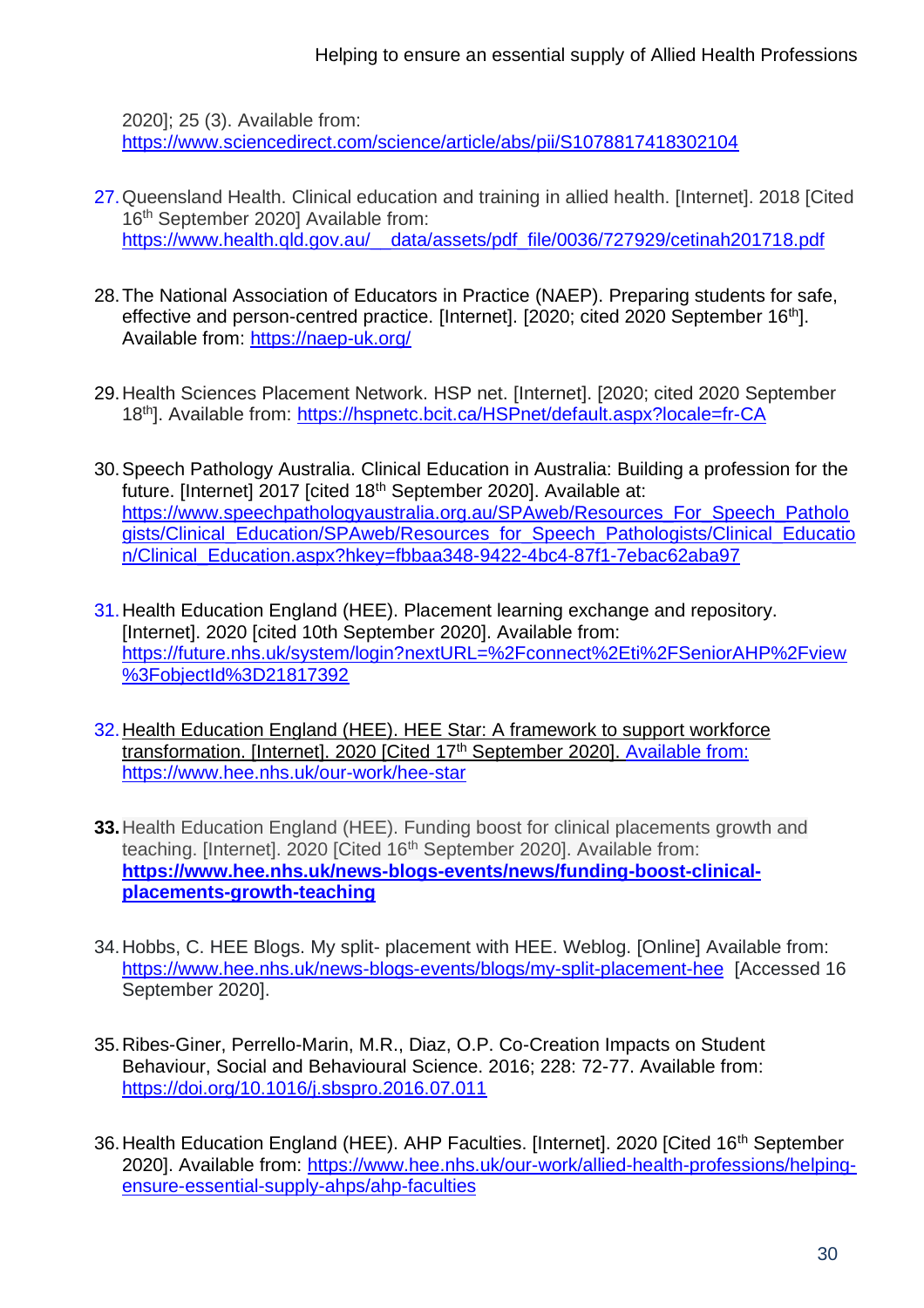# **Appendix A**

# **AHP Student placement expansion and innovation summer 2020 timeline**

- **4 May -** Education Secretary announces an additional 5,000 ring-fenced 2020/2021 university places for nursing, midwifery or allied health courses in England to support the country's vital public services
- **23 July** HEE AHP placement on-line workshop (crowdsource) opens
- 30 July HEE clinical placement expansion programme (CPEP) funding launches
- **July Webinars: AHP student placement expansion and innovation**
- 7 July On-line workshop closes and data crunching
- 17 July HEE CPEP funding bid closes
- **4 August** Council of Deans for Health 150 leaders virtual focus group
- **7 August** Initial findings of on-line workshop and next steps shared via national webinar
- **7 August** HEE placement learning exchange and repository launches
- **26 August** Additional funds (increase of 50%) announced for AHP CPEP bids due to overwhelming response received from organisations
- **September Notified: Successful AHP CPEP project bidders**
- 31 September Interim report published on work thus far on HEE AHP student placement expansion and innovation workstream
- **TBC October 2020** Department for Education announce pending: additional funding through a "teaching grant" to support increased learner capacity
- **Ongoing** Evaluation of successful AHP CPEP bids via a QI methodology starts
- **Ongoing** Similar project clusters across England to be identified
- **Ongoing** Named champions allocated to each project cluster

# **Appendix B**

# **AHP Student placement expansion and innovation summer 2020 contributions**

Please note this list is not exhaustive

- Beverley Harden, National Allied Health Professions Lead and Deputy Chief Allied Health Professions Officer, HEE
- Char Hobbs, AHP Student Placement, HEE
- Paul Chapman, National Manager of the AHP Programmes, HEE
- David Marsden, Regional Allied Health Professional lead across the North East & Yorkshire. HEE
- Ruth Allarton, HE Advisor, Placement Capacity Project
- Janice St. John Matthews, Subject Expert
- Jane Gardner-Florence, Communications Programme Manager, HEE
- Austin Booth, Digital Advisor

#### **Crowdsource (on-line workshops)**

- Clever Together Lab Ltd.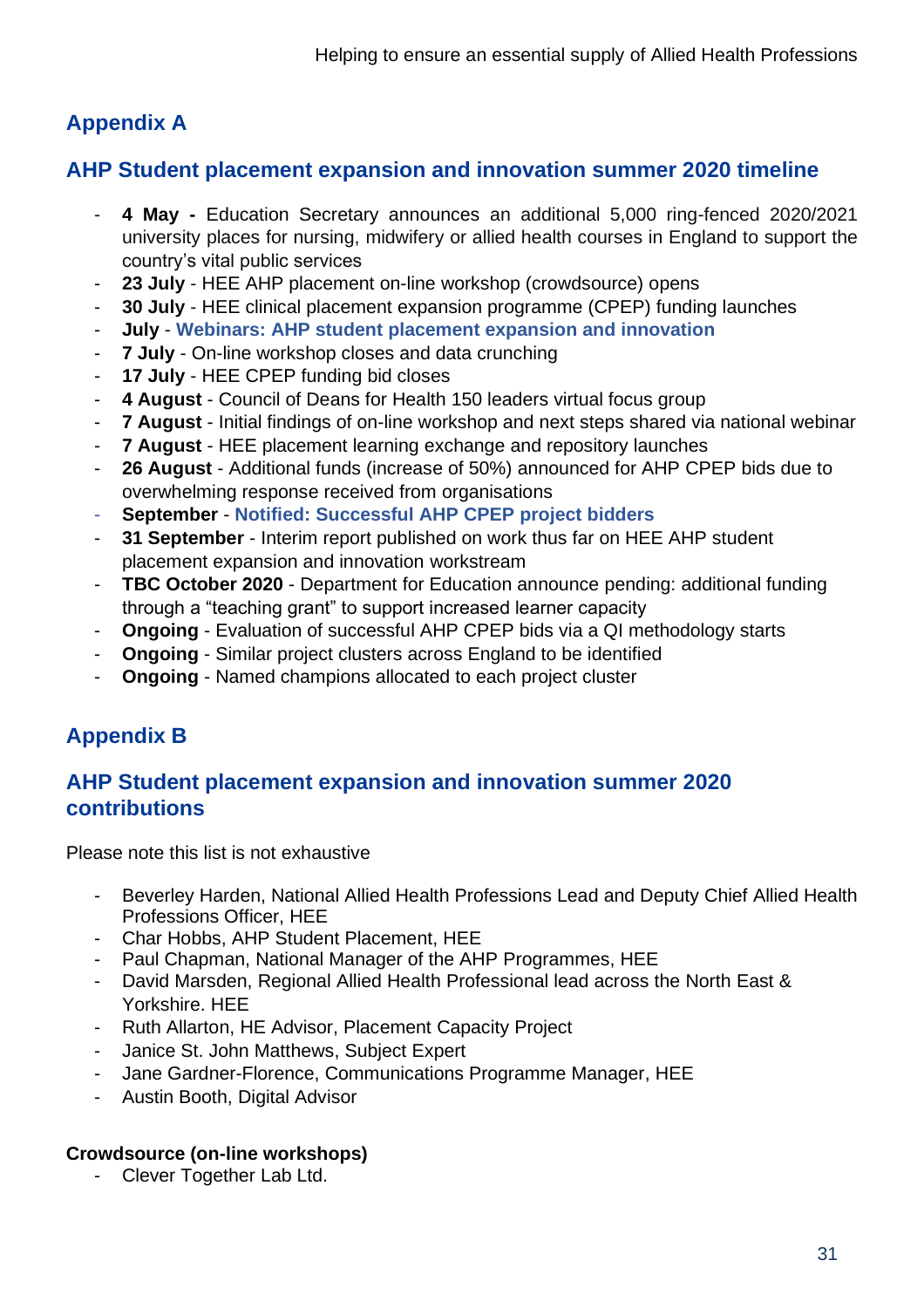#### **HEE webinar series**

- Sophie Gray, Placement Manager, BSc (Hons) Physiotherapy, Faculty of Health & Wellbeing, University of Winchester
- Leah Asante, Senior Lecturer and Clinical Manager BSc (Hons) Podiatry, University of **Huddersfield**
- Peter Roberts, Senior Lecturer; Course Leader BSc (Hons) Podiatry, University of **Huddersfield**
- Dr Rachel Russell, Lecturer Occupational Therapy, University of Salford
- Dr Helen White, Subject Head Nutrition & Dietetics, Simulated Dietetic Placement
- Leeds Beckett University
- Dr Lisa Taylor, Associate Professor in Occupational Therapy, Faculty of Medicine and Health, University of East Anglia
- Bethan Hebbard, Physiotherapy Lecturer, THRIVE: An Interprofessional Student Lead TECS for Older People Whose Health and Wellbeing has been Indirectly Impacted by the COVID-19 Crisis, University of Huddersfield

#### **Virtual workshop: Council of Deans for Health Student leadership Programme (#150Leaders)**

- Nadia Butt, Project and events co-ordinator at the Council of Deans of Health
- Council of Deans of Health #150leaders

# **Appendix C: Glossary of terms**

#### **Allied Health Professions**

The Allied Health Professions (AHPs) comprise of 14 distinct occupations including: art therapists, dietitians, drama therapists, music therapists, occupational therapists, operating department practitioners, orthoptists, osteopaths, paramedics, physiotherapists, podiatrists, prosthetists and orthotists, diagnostic and therapeutic radiographers, and speech and language therapists. 13 of the 14 AHPs are regulated by the Health and Care Professions Council (HCPC), with osteopaths regulated by the General Osteopathic Council (GOsC).

#### **Council of Deans of Health (CoDH)**

The Council of Deans of Health (CoDH) represents the UK's university faculties engaged in education and research for nurses, midwives and allied health professionals. The organisation operates as a multi-professional organisation at the heart of policy and political debate and aim to lead policy at national and UK level. CoDH works in partnership, strengthening membership engagement and intelligence gathering to influence policy UK-wide for high quality education and research.

#### **Council of Deans of Health Student Leadership Programme**

The *student leadership programme* is a partnership between the *Council of Deans of Health* and the Burdett Trust for Nursing aimed at developing and promoting *student leadership.*  The programme aims to promote and develop leadership skills among the future nursing, midwifery and AHP workforce by working with first- and second-year pre-registration students.

#### **Clinical Placement Expansion Programme (CPEP)**

A HEE national programme to increase clinical placements in the NHS and support growth in Nursing, Midwifery and Allied Health Professions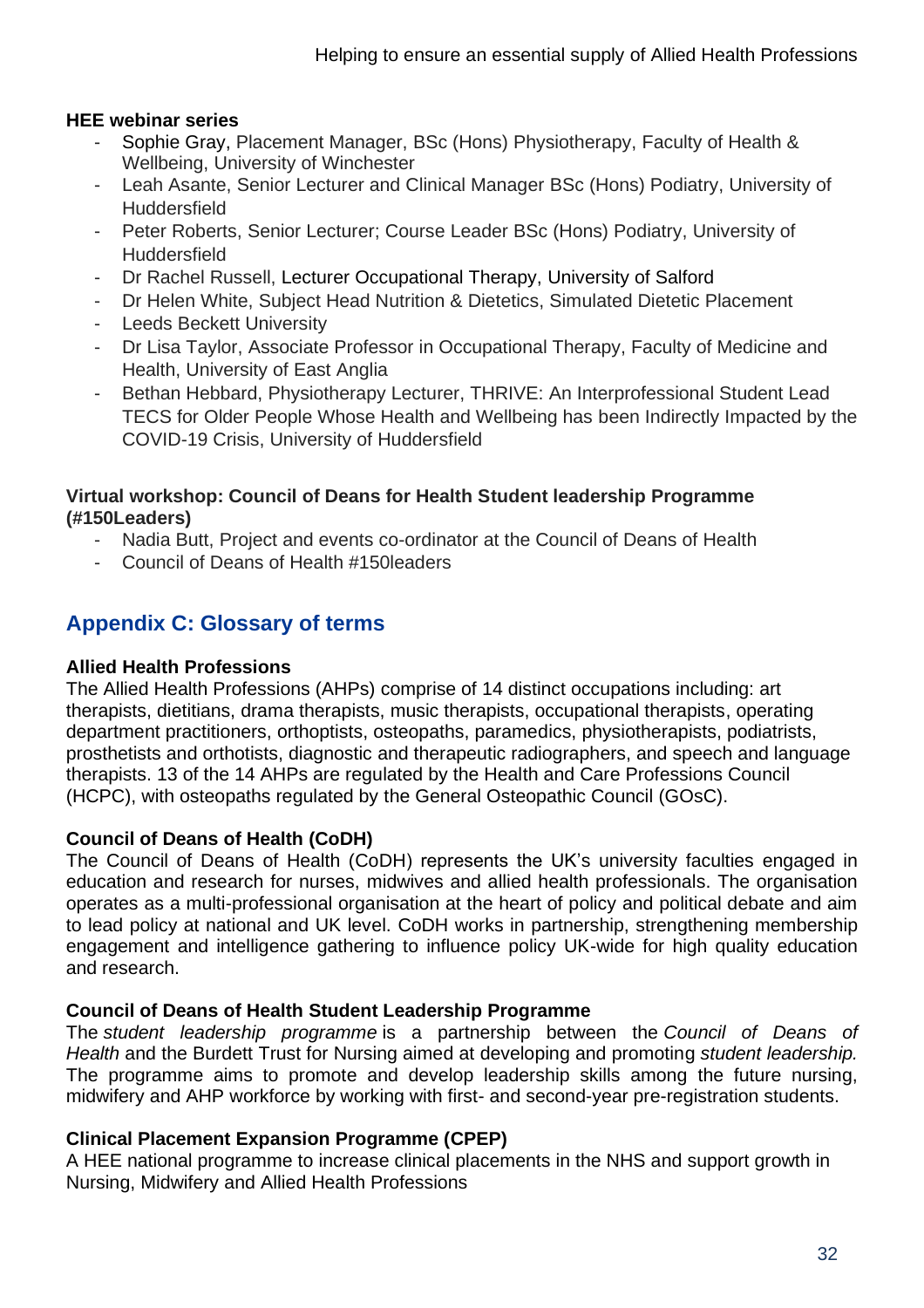#### **Health and Care Professions Council (HCPC)**

The HCPC protects the public by regulating 15 health and care professions. This is achieved by setting the standards for professionals' education and training and practice; keeping a keep a register of professionals, known as 'registrants', who meet our standards; and taking action if professionals on our Register do not meet our standards.

#### **General Osteopathic Council (GOsC)**

The General Osteopathic Council (GOsC) regulates the practice of osteopathy in the United Kingdom. By law, osteopaths must be registered with the GOsC in order to practise in the UK.

#### **Health Education England (HEE)**

The workforce and education body of the NHS in England.

#### **Health Education & Improvement Wales**

Sitting alongside Health Boards and Trusts, HEIW is a Special Health Authority within NHS Wales. We have a leading role in the education, training, development, and shaping of the healthcare workforce in Wales, supporting high-quality care for the people of Wales

#### **Health and Social Care Northern Ireland (HSCNI)**

Health and Social Care in Northern Ireland are provided as an integrated service with a number of organisations who work together to plan, deliver and monitor the sector across the NI.

#### **NHS Education for Scotland (NES)**

The special health board responsible for supporting NHS services in Scotland by developing and delivering education and training for those who work in NHS Scotland.

#### **On-site clinic placements**

An "onsite clinic" is a setting that delivers health services, delivered by healthcare students under the supervision of registered AHPs, usually to the local community. Most of them are located at or close to university premises.

#### **Office for Students (OfS)**

The Office for Students is a non-departmental public body of the Department for Education, acting as the regulator and competition authority for the higher education sector in England.

#### **Quality Improvement (QI) methodology**

Quality improvement (QI) is a systematic, formal approach to the analysis of practice performance and efforts to improve performance.

#### **Role emerging placements (REPs)**

These placements take place in an organisation that does not have an established AHP role and their AHP educator/supervisor oversees their experience from a separate host organisation. They are more common in occupational therapy education but are applicable across most allied health professions.

#### **Simulation placements**

Simulation is a technique (not a tool or technology) to replace, augment or amplify reality with guided experiences, often immersive in nature, that evoke or replicate substantial aspects of the real world in an interactive fashion

#### **Technology enabled care services (TECS)**